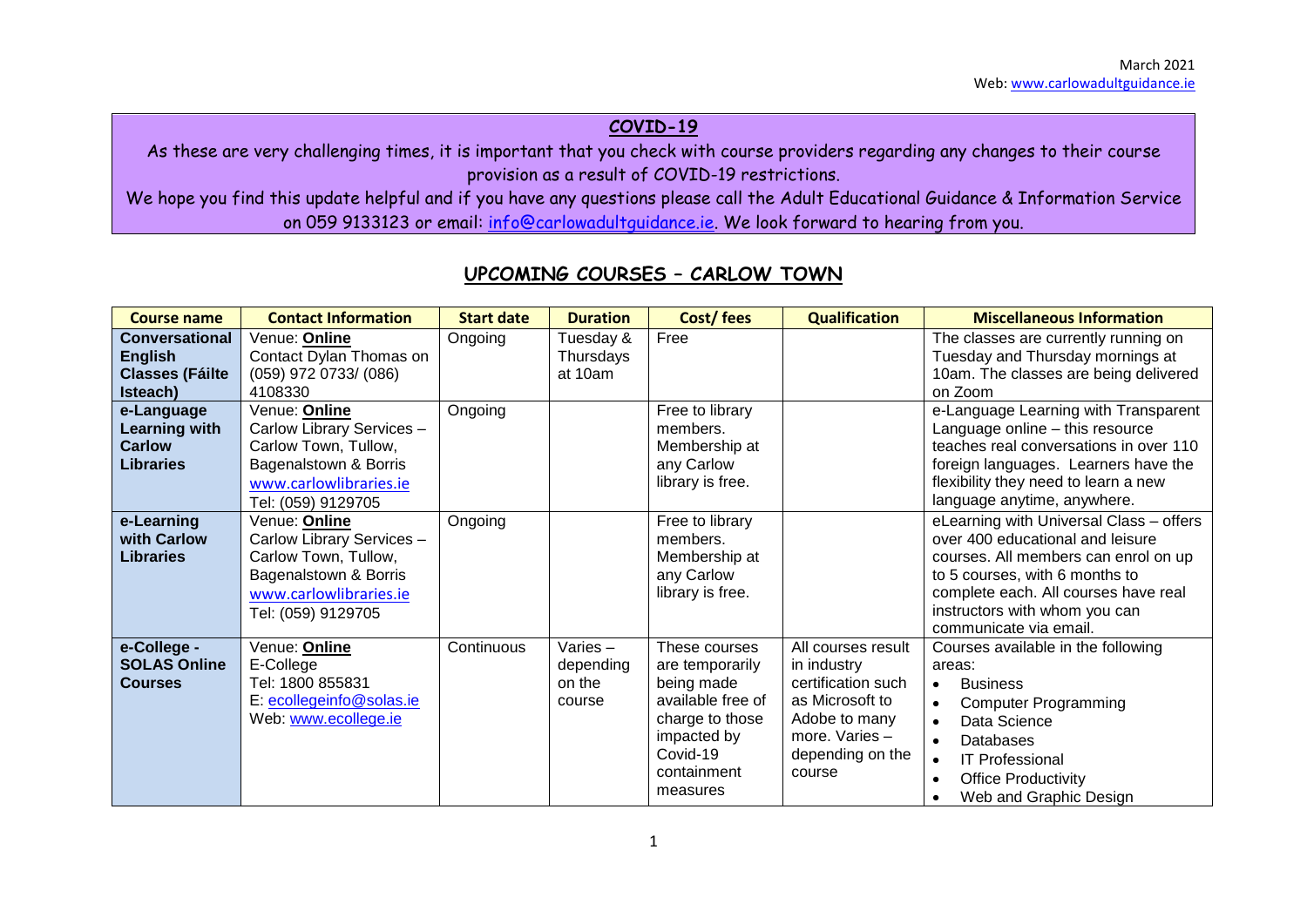| Reading,<br><b>Writing, Maths</b><br>& Technology<br><b>Courses</b>                                                    | Venue: Online<br><b>National Adult Literacy</b><br>Agency<br>https://courses.nala.ie<br>Freephone: 1800 202065                                                                                                                               | Continuous | Part time -<br>varies<br>depending<br>on the<br>course | Free                                                                          | <b>QQI</b> certification                 | QQI Level 2 qualification example<br>$\bullet$<br>of some subjects - Reading,<br>Writing, Using Technology,<br>Quantity & Number, Pattern &<br>Relationship, Listening and<br>Speaking, Personal Decision<br>Making, Setting Learning Goals<br>QQI Level 3 qualifications example<br>of some subjects - Personal<br>Effectiveness, Communications,<br><b>Career Preparation</b><br>New subjects due to start |
|------------------------------------------------------------------------------------------------------------------------|----------------------------------------------------------------------------------------------------------------------------------------------------------------------------------------------------------------------------------------------|------------|--------------------------------------------------------|-------------------------------------------------------------------------------|------------------------------------------|--------------------------------------------------------------------------------------------------------------------------------------------------------------------------------------------------------------------------------------------------------------------------------------------------------------------------------------------------------------------------------------------------------------|
| <b>CPC Training -</b><br><b>Truck &amp; Bus</b><br><b>Drivers</b><br>(Continual<br><b>Professional</b><br>Development) | Venue: Seven Oaks Hotel<br>Training Provider -<br>CPC.ie<br>Tel: 087 6363003 or 066<br>7185556<br>Email: info@cpc.ie<br>Web: www.cpc.ie                                                                                                      | Ongoing    | 1 day per<br>module                                    | €59 per module                                                                | Continual<br>Professional<br>Development | Professional truck & bus drivers have<br>to undergo periodic training of one day<br>per year. Upcoming modules schedule:<br>3rd April - Health & Safety of the<br><b>Professional Driver</b><br>11 <sup>th</sup> April - Minimising Risks &<br><b>Managing Emergencies</b><br>17th April - The Professional Bus<br><b>Driver</b><br>24th April - The Professional Truck<br><b>Driver</b>                     |
| <b>Pitman</b><br><b>Training</b><br><b>Carlow</b><br>Kilkenny                                                          | Venue: Blended (Online)<br>Learning<br><b>Wexford Road Business</b><br>Park, Carlow<br>R93 K260<br>Tel: (059) 918 2415/<br>(085) 1639351<br>Email:<br>carlow@pitman-training.ie<br>Web:<br>www.pitman-<br>training.ie/our-<br>centres/carlow | Ongoing    | Varies<br>depending<br>on the<br>course                | Varies<br>depending on<br>the course $-$<br>please contact<br>course provider | Varies depending<br>on the course        | <b>Courses</b><br>Office Manager Diploma<br>Executive PA Diploma<br><b>HR Assistant Diploma</b><br><b>Legal Secretary Diploma</b><br><b>Medical Secretary Diploma</b><br>Secretarial Diploma<br>Typing & Keyboard Skills<br>Microsoft Office Diploma<br>Bookkeeping Diploma<br>Foundation Diploma in<br>Bookkeeping with AAT<br>Accounting Technician Diploma<br>with AAT                                    |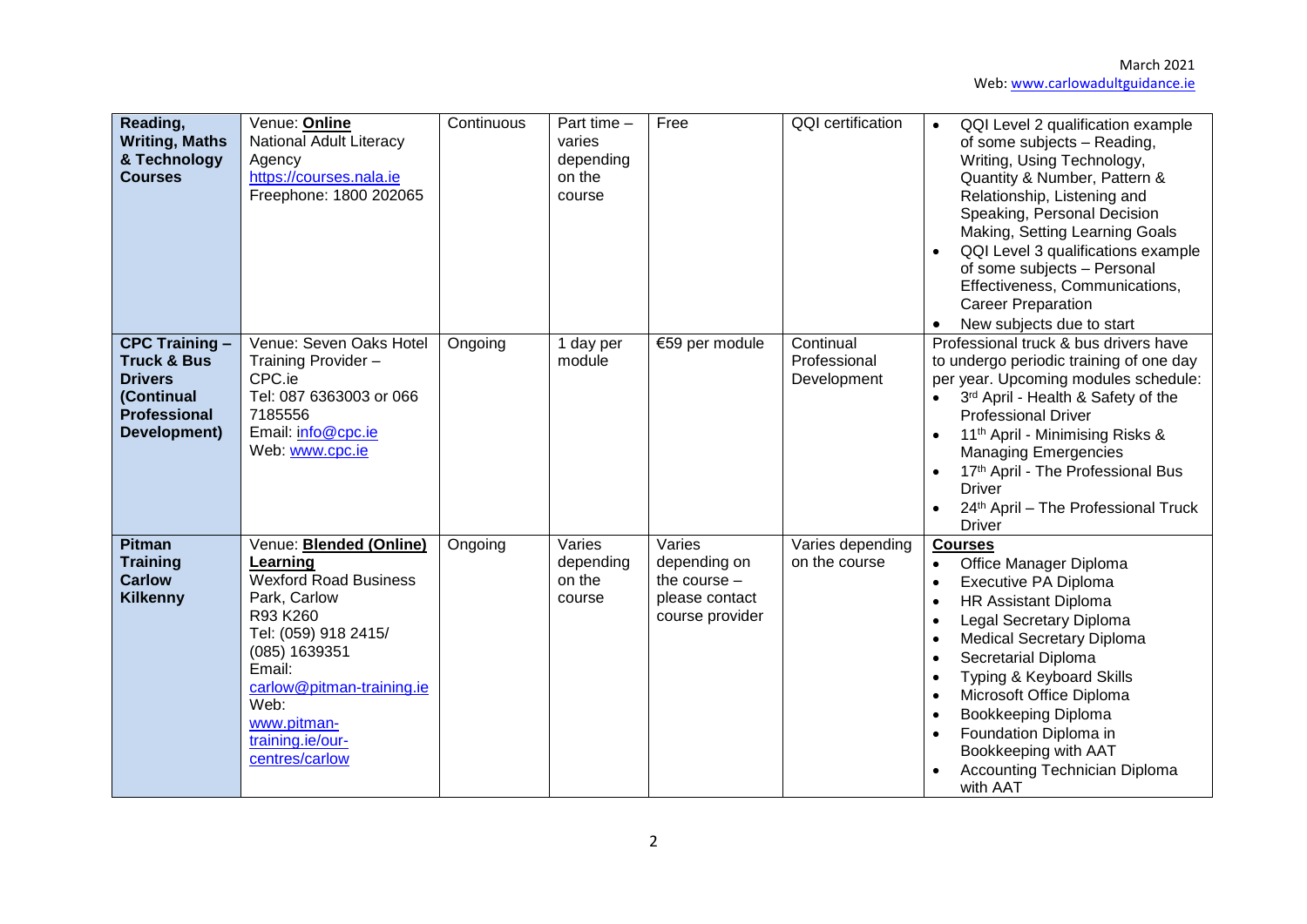March 2021 Web[: www.carlowadultguidance.ie](http://www.carlowadultguidance.ie/)

|  |  |  | $\bullet$<br>$\bullet$<br>$\bullet$<br>$\bullet$ | Professional Diploma in<br>Accounting with AAT<br>Advanced Diploma in Accounting<br>with AAT<br>Office Skills Diploma<br>Office IT Diploma<br>IT Office Administrator Diploma<br>Advanced IT Support Technician<br>Diploma with CompTIA<br><b>Advanced IT Security Engineer</b><br>Diploma with CompTIA<br>IT Support Technician Diploma<br>with CompTIA<br>Network Support Technician<br>Diploma with CompTIA<br>Server Support Technician<br>Diploma with CompTIA<br>Software Developer Diploma<br>(MTA)<br><b>Programming Fundamentals</b><br>Diploma<br>Advanced Software and Web<br>Developer Diploma<br>Graphic Design Diploma with |
|--|--|--|--------------------------------------------------|-------------------------------------------------------------------------------------------------------------------------------------------------------------------------------------------------------------------------------------------------------------------------------------------------------------------------------------------------------------------------------------------------------------------------------------------------------------------------------------------------------------------------------------------------------------------------------------------------------------------------------------------|
|  |  |  |                                                  |                                                                                                                                                                                                                                                                                                                                                                                                                                                                                                                                                                                                                                           |
|  |  |  |                                                  |                                                                                                                                                                                                                                                                                                                                                                                                                                                                                                                                                                                                                                           |
|  |  |  |                                                  |                                                                                                                                                                                                                                                                                                                                                                                                                                                                                                                                                                                                                                           |
|  |  |  |                                                  |                                                                                                                                                                                                                                                                                                                                                                                                                                                                                                                                                                                                                                           |
|  |  |  |                                                  |                                                                                                                                                                                                                                                                                                                                                                                                                                                                                                                                                                                                                                           |
|  |  |  |                                                  | Adobe ACA                                                                                                                                                                                                                                                                                                                                                                                                                                                                                                                                                                                                                                 |
|  |  |  |                                                  | Web Developer Diploma                                                                                                                                                                                                                                                                                                                                                                                                                                                                                                                                                                                                                     |
|  |  |  |                                                  | Web Design Specialist Diploma                                                                                                                                                                                                                                                                                                                                                                                                                                                                                                                                                                                                             |
|  |  |  |                                                  | <b>Marketing Assistant Diploma</b>                                                                                                                                                                                                                                                                                                                                                                                                                                                                                                                                                                                                        |
|  |  |  |                                                  | Digital Marketing Diploma with the<br><b>Digital Marketing Institute</b>                                                                                                                                                                                                                                                                                                                                                                                                                                                                                                                                                                  |
|  |  |  | $\bullet$                                        | Pitman English                                                                                                                                                                                                                                                                                                                                                                                                                                                                                                                                                                                                                            |
|  |  |  | $\bullet$                                        | Management Diploma                                                                                                                                                                                                                                                                                                                                                                                                                                                                                                                                                                                                                        |
|  |  |  | $\bullet$                                        | Project Management Diploma                                                                                                                                                                                                                                                                                                                                                                                                                                                                                                                                                                                                                |
|  |  |  | $\bullet$                                        | Professional Development Diploma                                                                                                                                                                                                                                                                                                                                                                                                                                                                                                                                                                                                          |
|  |  |  |                                                  | <b>Business Start-Up Diploma</b>                                                                                                                                                                                                                                                                                                                                                                                                                                                                                                                                                                                                          |
|  |  |  |                                                  | <b>Effective Business Communication</b>                                                                                                                                                                                                                                                                                                                                                                                                                                                                                                                                                                                                   |
|  |  |  |                                                  | Social Media for Business Diploma                                                                                                                                                                                                                                                                                                                                                                                                                                                                                                                                                                                                         |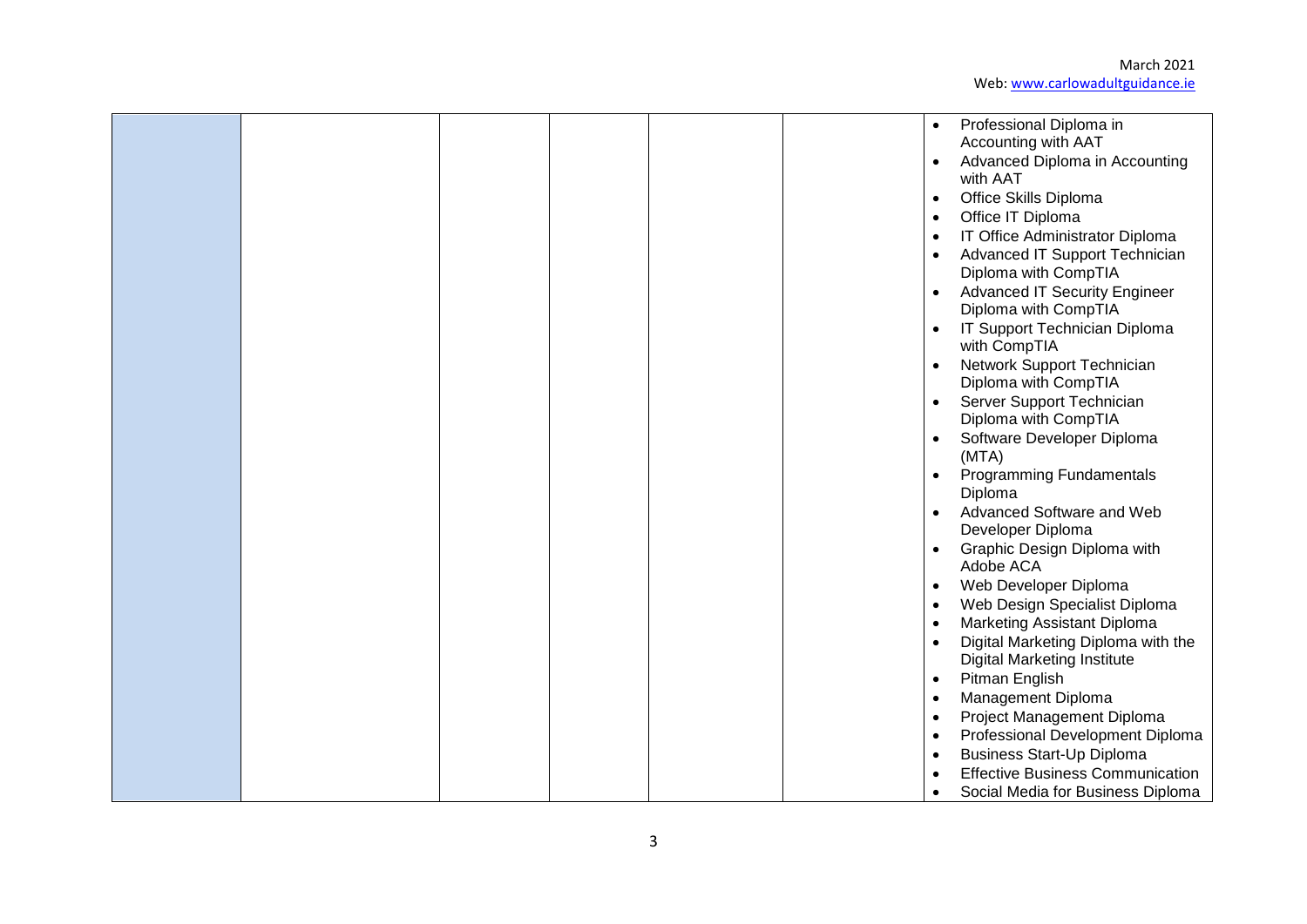|                                                                              |                                                                                                                                                                            |                               |                                                             |                                                                                                            |                                                                                                                            | Event Management Diploma                                                                                                                                                                                                                                                                                                                                                                               |
|------------------------------------------------------------------------------|----------------------------------------------------------------------------------------------------------------------------------------------------------------------------|-------------------------------|-------------------------------------------------------------|------------------------------------------------------------------------------------------------------------|----------------------------------------------------------------------------------------------------------------------------|--------------------------------------------------------------------------------------------------------------------------------------------------------------------------------------------------------------------------------------------------------------------------------------------------------------------------------------------------------------------------------------------------------|
| <b>Barrow</b><br><b>Training</b><br><b>Courses &amp;</b><br><b>Workshops</b> | Venue: <b>Blended (Online)</b><br>Learning<br><b>Barrow Training</b><br>Tel: 059 9721416<br>E: marketing<br>@barrowtraining.ie<br>W: www.barrowtraining.ie                 | Ongoing                       | Varies                                                      | Varies<br>depending on<br>the course/<br>workshop-<br>costs available<br>on the Barrow<br>Training website | Varies depending<br>on the course/<br>workshop-<br>qualification<br>details available<br>on the Barrow<br>Training website | QQI Level 5 minor and major<br>$\bullet$<br>awards in Healthcare<br>QQI Level 5 minor and major<br>$\bullet$<br>awards in Childcare<br>Manual & Patient Handling<br>$\bullet$<br>First Aid Response (FAR)<br>$\bullet$<br><b>FAR Refresher course</b><br>$\bullet$                                                                                                                                     |
| <b>Health Care</b><br><b>Modules</b>                                         | Venue: <b>Online</b><br>Provider: Carlow Kilkenny<br><b>Skillnet</b><br>For more information<br>please call Jacqueline on<br>059 9132152<br>Bookings-<br>www.eventbrite.ie | Ongoing                       | 12-week<br>self-<br>directed<br>online<br>learning          | €125 per module                                                                                            | QQI Level 5<br><b>Minor Awards</b>                                                                                         | Carlow Kilkenny Skillnet is running five<br>modules at a subsidised rate in<br>conjunction with Barrow Training:<br><b>Care Skills</b><br><b>Care Support</b><br><b>Infection Prevention and Control</b><br>Care of the Older Person<br><b>Palliative Care</b>                                                                                                                                         |
| <b>Mental Health</b><br><b>First Aid</b>                                     | Venue: Online<br>Provider: Carlow Kilkenny<br>Skillnet<br>For more information<br>please call Jacqueline on<br>059 9132152                                                 | 2 <sup>nd</sup> March<br>2021 | 2 days $-$<br>$2nd$ & $9th$<br>March<br>$(9.30am -$<br>4pm) | €195                                                                                                       |                                                                                                                            | Mental Health First Aid (MHFA) is the<br>initial help given to someone who is<br>developing a mental health problem or<br>who is in a mental health crisis. The<br>first aid is given until appropriate<br>professional support is received or until<br>the crisis resolves. The course teaches<br>people how to assist someone who is<br>developing a mental health problem or<br>in a mental crisis. |
| <b>Getting to</b><br><b>Grips with</b><br><b>Social Media</b>                | Venue: Online<br>For further information<br>please contact the Carlow<br>Local Enterprise Office on<br>(059) 9129783<br>www.localenterprise.ie/Ca<br>rlow/                 | 2 <sup>nd</sup> March<br>2021 | Starting at<br>12.30pm                                      | Free                                                                                                       |                                                                                                                            | <b>Carlow Library Service and Carlow</b><br>Local Enterprise office are delighted to<br>present this webinar. If you want to<br>learn the essentials to succeed at<br>Social Media for your business,<br>organisation or personal brand, join<br>business and recruitment expert Joe<br>Morris for this FREE webinar over<br>zoom.                                                                     |
| <b>Time</b><br><b>Management</b>                                             | Venue: Online<br>Provider: Carlow Kilkenny<br><b>Skillnet</b>                                                                                                              | 3rd March<br>2021             | 1 day                                                       | €95                                                                                                        |                                                                                                                            | Learn effective time management<br>strategies during this course -<br>https://carlowkilkennyskillnet.ie/                                                                                                                                                                                                                                                                                               |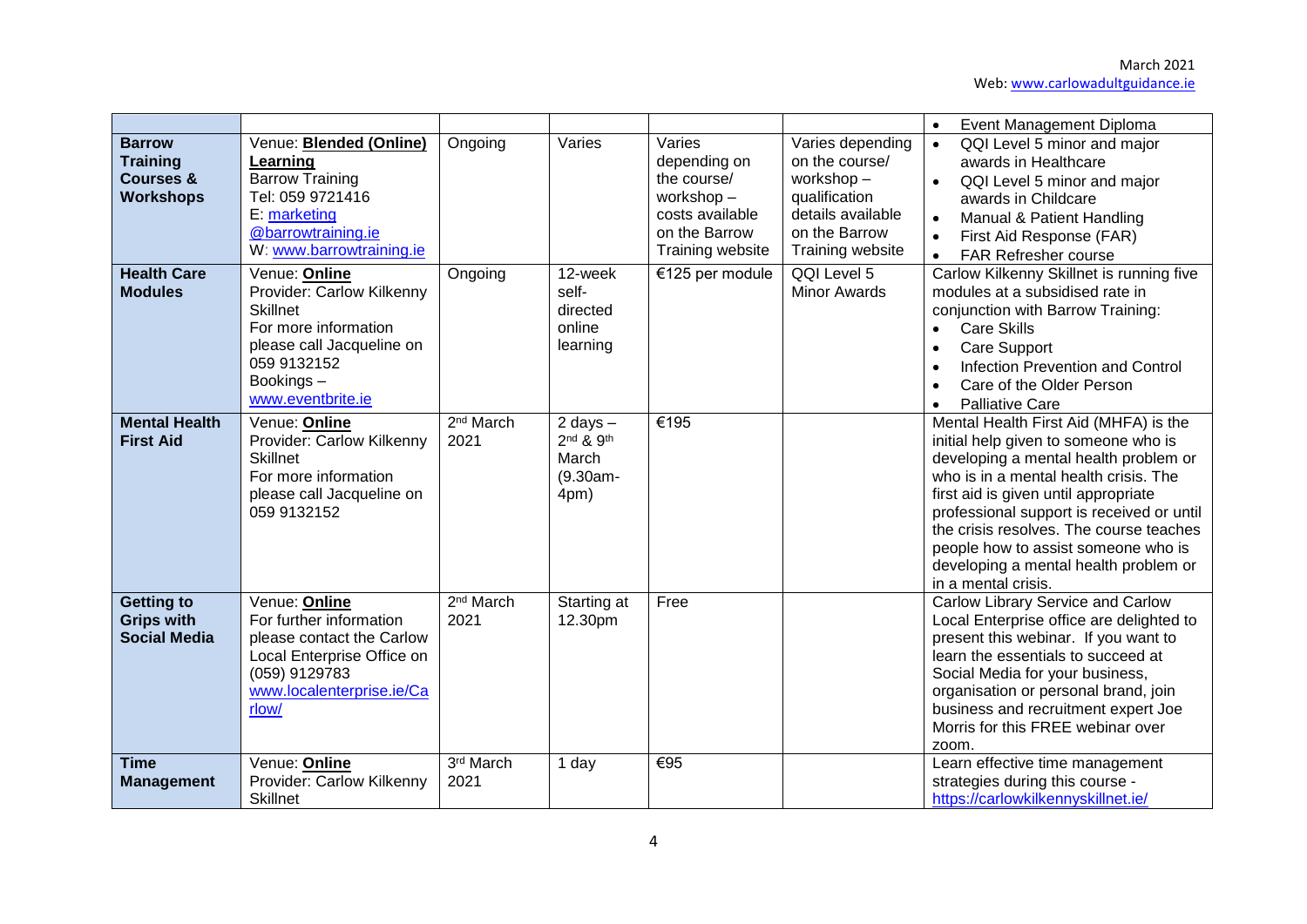|                                                                                                                                   | For more information<br>please call Jacqueline on<br>059 9132152                                                                                                    |                                                                                                            |                                                                                             |                                                      |                                                                                                                                                                                                                                                                                                                                                          |
|-----------------------------------------------------------------------------------------------------------------------------------|---------------------------------------------------------------------------------------------------------------------------------------------------------------------|------------------------------------------------------------------------------------------------------------|---------------------------------------------------------------------------------------------|------------------------------------------------------|----------------------------------------------------------------------------------------------------------------------------------------------------------------------------------------------------------------------------------------------------------------------------------------------------------------------------------------------------------|
| <b>Mindful</b><br><b>Movement</b>                                                                                                 | Venue: Online<br>For more information<br>email<br>carlowmentalhealth@hot<br>mail.com or call (085)<br>8181353                                                       | 4 <sup>th</sup> March<br>2021                                                                              | 4<br>Thursdays<br>7-7.45pm                                                                  | Free                                                 | No registration required. No yoga<br>experience is necessary. Each week<br>will be different but will include lovely<br>relaxation exercises.                                                                                                                                                                                                            |
| <b>Emerging</b><br><b>Managers</b><br>Programme                                                                                   | Venue: Online<br>Provider: Carlow Kilkenny<br><b>Skillnet</b><br>For more information<br>please call Jacqueline on<br>059 9132152<br>Bookings-<br>www.eventbrite.ie | 5 <sup>th</sup> March -<br>28 <sup>th</sup> May<br>2021                                                    | 3 sessions<br>per week<br>for 90 mins<br>per session<br>and runs<br>every<br>second<br>week | €350                                                 | This programme is designed to support<br>participants to work to develop and<br>enhance their leadership and<br>management capability. Topics:<br><b>Understanding Management;</b><br>Managing Teams; Understanding Self<br>& Others; Communication Skills;<br><b>Effective Time Management and</b><br>Managing Change                                   |
| <b>Bachelor of</b><br><b>Arts in Applied</b><br><b>Early</b><br><b>Childhood</b><br><b>Education and</b><br>Care (QQI<br>Level 7) | Venue: Carlow<br>For more information<br>please call Jacqueline in<br><b>Carlow Kilkenny Skillnet</b><br>on 059 9132152/<br>admin@carlowkilkennyski<br>llnet.ie     | <b>Application</b><br>$deadline - 5th$<br><b>March</b><br>(course due<br>to start in<br>September<br>2021) |                                                                                             | Part funded by<br>Carlow Kilkenny<br><b>Skillnet</b> | This is an excellent opportunity for<br>those working in the Early Years sector<br>in County Carlow to upskill to degree<br>level. Applicants must have a QQI<br>Level 6 major award in childcare and<br>have at least 3 years full time work<br>experience.                                                                                             |
| <b>Autism in</b><br><b>Sport</b>                                                                                                  | Venue: Online<br><b>Contact Carlow Sports</b><br>Partnership on 059<br>9136205<br>https//carlowsports.ie<br>Booking at<br>www.eventbrite.ie                         | 8 <sup>th</sup> March<br>2021                                                                              | 1 evening<br>$(6.30pm -$<br>9pm)                                                            | €10                                                  | This workshop will provide attendees<br>with an understanding of Autism<br>focussing on the delivery of sport and<br>is aimed at sports leaders, coaches,<br>volunteers, teachers, principals, special<br>needs assistants (SNAs), parents or<br>anyone who has an interest in making<br>their sport accessible and inclusive for<br>people with Autism. |
| <b>Be</b><br>Unstoppable in<br>2021                                                                                               | Venue: Online<br>To register please email<br>Andrea Dalton at<br>andread@catherines.ie                                                                              | 8 <sup>th</sup> March<br>2021                                                                              | 11am-12pm                                                                                   | Free                                                 | To celebrate International Women's<br>Day, St. Catherine's to this session<br>'Master your Resilience & Increase                                                                                                                                                                                                                                         |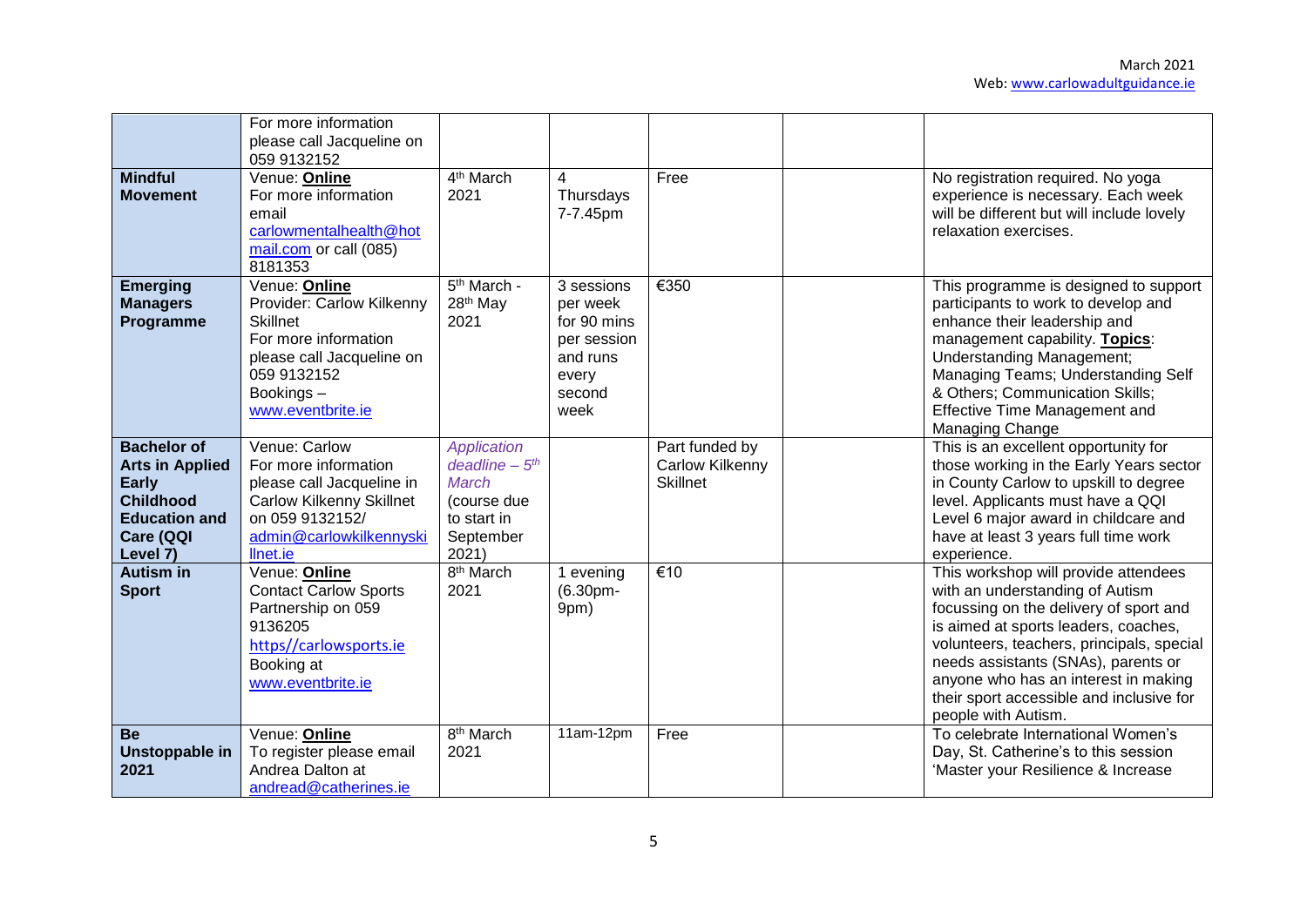|                                                                         |                                                                                                                                   |                                |                                              |      |             | Your Happiness' with Paddy Moran, a<br>neuro coach                                                                                                                                               |
|-------------------------------------------------------------------------|-----------------------------------------------------------------------------------------------------------------------------------|--------------------------------|----------------------------------------------|------|-------------|--------------------------------------------------------------------------------------------------------------------------------------------------------------------------------------------------|
| <b>Beginners</b><br><b>Creative</b><br><b>Writing</b><br><b>Classes</b> | Venue: Online<br>Contact: Email Fiona<br>Dunne on<br>fdunne@kcetb.ie                                                              | 9 <sup>th</sup> March<br>2021  | Tuesday<br>evenings<br>from 7-<br>8.30pm     | Free |             | These classes are fun, social and<br>supportive. It is all about creative<br>expression and freedom of voice. If you<br>ever wanted to give creative writing a<br>go, these classes are for you! |
| <b>People</b><br><b>Management</b>                                      | Venue: Online<br>Provider: Carlow Kilkenny<br><b>Skillnet</b><br>For more information<br>please call Jacqueline on<br>059 9132152 | 9 <sup>th</sup> March<br>2021  | $3$ days $-$<br>9th, 16th &<br>23rd March    | €395 | QQI Level 6 | This course looks at the role and<br>responsibilities of a manager, and the<br>key management techniques needed<br>to achieve results -<br>https://carlowkilkennyskillnet.ie/                    |
| <b>Spring</b><br><b>Planting for</b><br>Your<br>Vegetable<br>Garden     | Venue: Online<br>For further information or<br>to register please email<br>srsmerpinewood@gmail.c<br>om                           | 15 <sup>th</sup> March<br>2021 | 2 Mondays<br>$10am -$<br>11.30am             | Free |             | An Gairdin Beo is hosting these two<br>free Zoom sessions. Registration is<br>required before March 4th.                                                                                         |
| Gardening-<br><b>Flowers &amp;</b><br><b>Shrubs</b>                     | Venue: Online<br>Email Fiona in KCETB on<br>fdunne@kcetb.ie                                                                       | 16th March<br>2021             | $10am -$<br>11.30am (6<br>Tuesdays)          | Free |             | Topics: ornamental flowering plants;<br>pruning shrubs, the best plants to sow<br>in shades, full sun, all year round;<br>taking cuttings                                                        |
| <b>Biodiversity</b><br>for Everyone                                     | Venue: Online<br>To register please email:<br>carlowenvironmentalnetw<br>ork@gmail.com or call<br>(085) 7260278                   | 16th March<br>2021             | 7.30pm-<br>9pm                               | Free |             | Organised by the Carlow<br><b>Environmental Network.</b><br>Topics: What is biodiversity? Why is<br>biodiversity important? What threats is<br>it facing? How can I help?                        |
| <b>Cooking Meals</b><br>for One                                         | Venue: Online<br>Email Fiona in KCETB on<br>fdunne@kcetb.ie                                                                       | 18th March<br>2021             | <b>Six</b><br>Thursdays<br>starting<br>at7pm | Free |             | Topics: Produce meals for people living<br>on their own; how to shop smartly for<br>one; batch cooking; transform your<br>ingredients into delicious meals; how to<br>cook with zero waste.      |
| <b>Seated Yoga</b>                                                      | Venue: Online<br>Email Fiona in KCETB on<br>fdunne@kcetb.ie                                                                       | 18th March<br>2021             | <b>Six</b><br>Thursdays<br>$(7pm-8pm)$       | Free |             | Chair Yoga is a general term for<br>practices that modify yoga poses so<br>they can be done while seated. It<br>makes yoga accessible to everyone.                                               |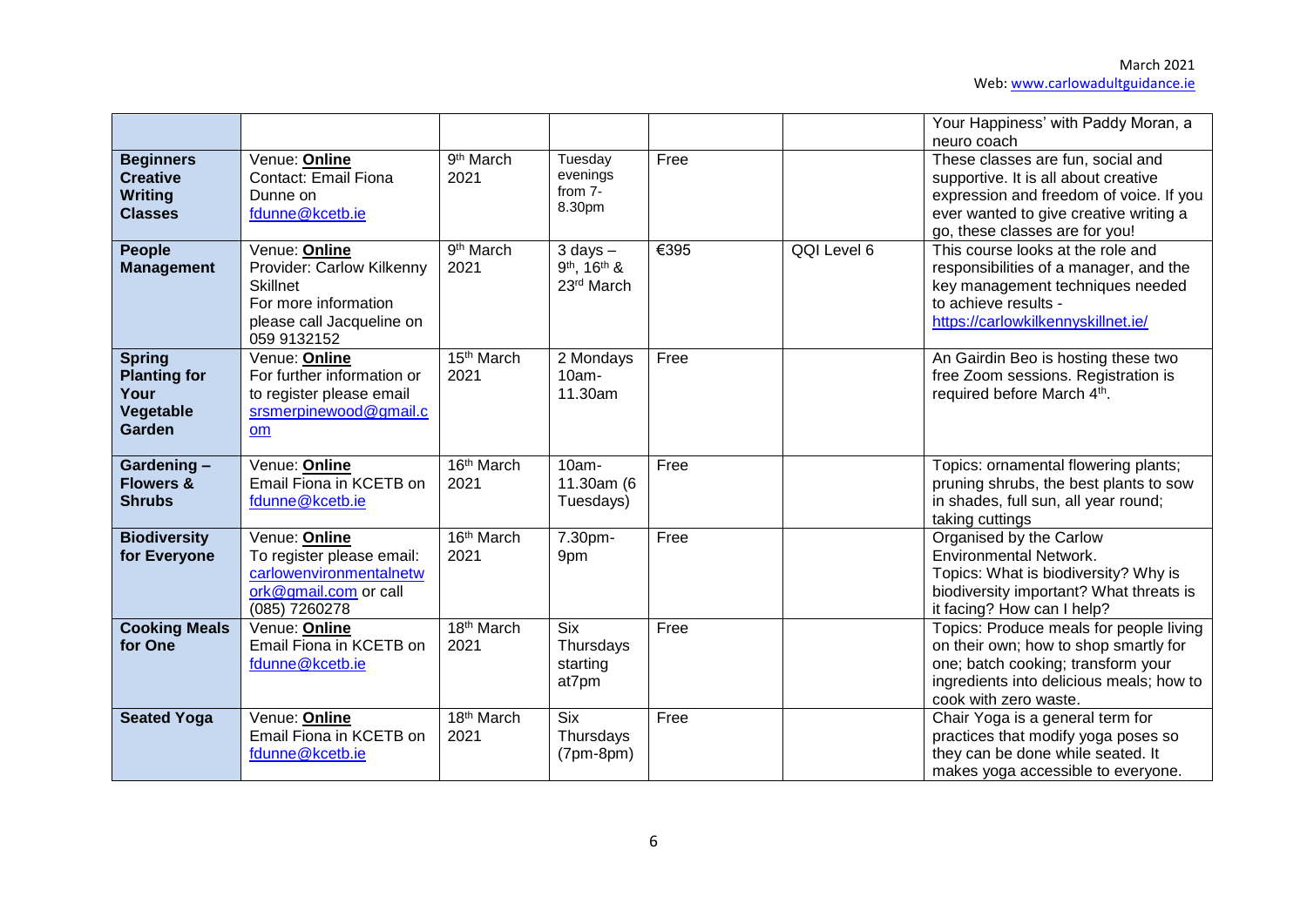| Yoga                                                                                               | Venue: Online<br>Email Fiona in KCETB on<br>fdunne@kcetb.ie                                                                                                         | 18th March<br>2021             | <b>Six</b><br>Thursdays<br>$(8pm-9pm)$                                                     | Free                              | Hatha Yoga is a practice aimed at<br>integrating mind, body and spirit<br>through a practice of yoga poses and<br>breathing. Regardless of what your<br>intentions are for starting, just the yoga<br>poses themselves are a fantastic form<br>of mental and physical exercise.          |
|----------------------------------------------------------------------------------------------------|---------------------------------------------------------------------------------------------------------------------------------------------------------------------|--------------------------------|--------------------------------------------------------------------------------------------|-----------------------------------|------------------------------------------------------------------------------------------------------------------------------------------------------------------------------------------------------------------------------------------------------------------------------------------|
| <b>Digital Skills</b>                                                                              | Venue: Online<br>Email Fiona in KCETB on<br>fdunne@kcetb.ie                                                                                                         | 22 <sup>nd</sup> March<br>2021 | 10am-1pm<br>(4<br>Mondays)                                                                 | Free                              | Topics: Introduction to the Internet;<br>Introduction to email and online<br>services; Video calling and apps -<br>using Zoom and other video calling<br>services.                                                                                                                       |
| <b>Climate Action</b><br><b>Workshop for</b><br><b>Carlow</b><br><b>Communities</b><br>Webinar     | Venue: Online<br>For more information<br>contact: Jannette O Brien,<br><b>Environmental Awareness</b><br>Officer, Carlow County<br>Council<br>jobrien@carlowcoco.ie | 22 <sup>nd</sup> March<br>2021 | 22nd & 23rd<br>March at<br>7.30pm                                                          | Free                              | This workshop offers participants an<br>introduction to climate science, its<br>impacts and possible solutions, helping<br>communities to identify climate actions<br>at a local level. Places are limited to<br>30, so places will be offered on a first<br>come first served basis!    |
| <b>HACCP Food</b><br><b>Hygiene</b><br><b>Training</b>                                             | Venue: Online<br>For more information<br>please call Sharon on 086<br>0404053                                                                                       | 22 <sup>nd</sup> March<br>2021 | 22nd, 24th,<br>29th, 31st<br>March & 1 <sup>st</sup><br>April<br>$(10am-1pm)$<br>or 2-5pm) | Free course for<br>the unemployed | Content: Food contamination; food<br>delivery and storage; food preparation,<br>cooking & service; design & layout of<br>food premises; pest control and<br>cleaning                                                                                                                     |
| <b>Engage Your</b><br><b>Workforce -</b><br><b>Achieve Your</b><br><b>Business</b><br><b>Goals</b> | Venue: Online<br>Provider: Carlow Kilkenny<br><b>Skillnet</b><br>For more information<br>please call 059 9132152<br>Bookings-<br>www.eventbrite.ie                  | 24th March<br>2021             | $10am -$<br>12pm                                                                           | €15                               | This workshop is a space for business<br>owners and leaders to gain skills that<br>will support them long term, in fostering<br>a culture where their employees can<br>achieve their career goals, progress<br>their skills and ultimately contribute to<br>the success of the business. |
| <b>Talking Trees</b><br>with Dee                                                                   | Venue: Online<br>For more information<br>contact: Jannette O Brien,<br><b>Carlow County Council</b><br>jobrien@carlowcoco.ie                                        | 25 <sup>th</sup> March<br>2021 | $7.30pm -$<br>8.30pm                                                                       | Free                              | Topics: Right Tree in the right place;<br>sowing your saplings; bare root -v-<br>container; making it grow; the climate<br>connection                                                                                                                                                    |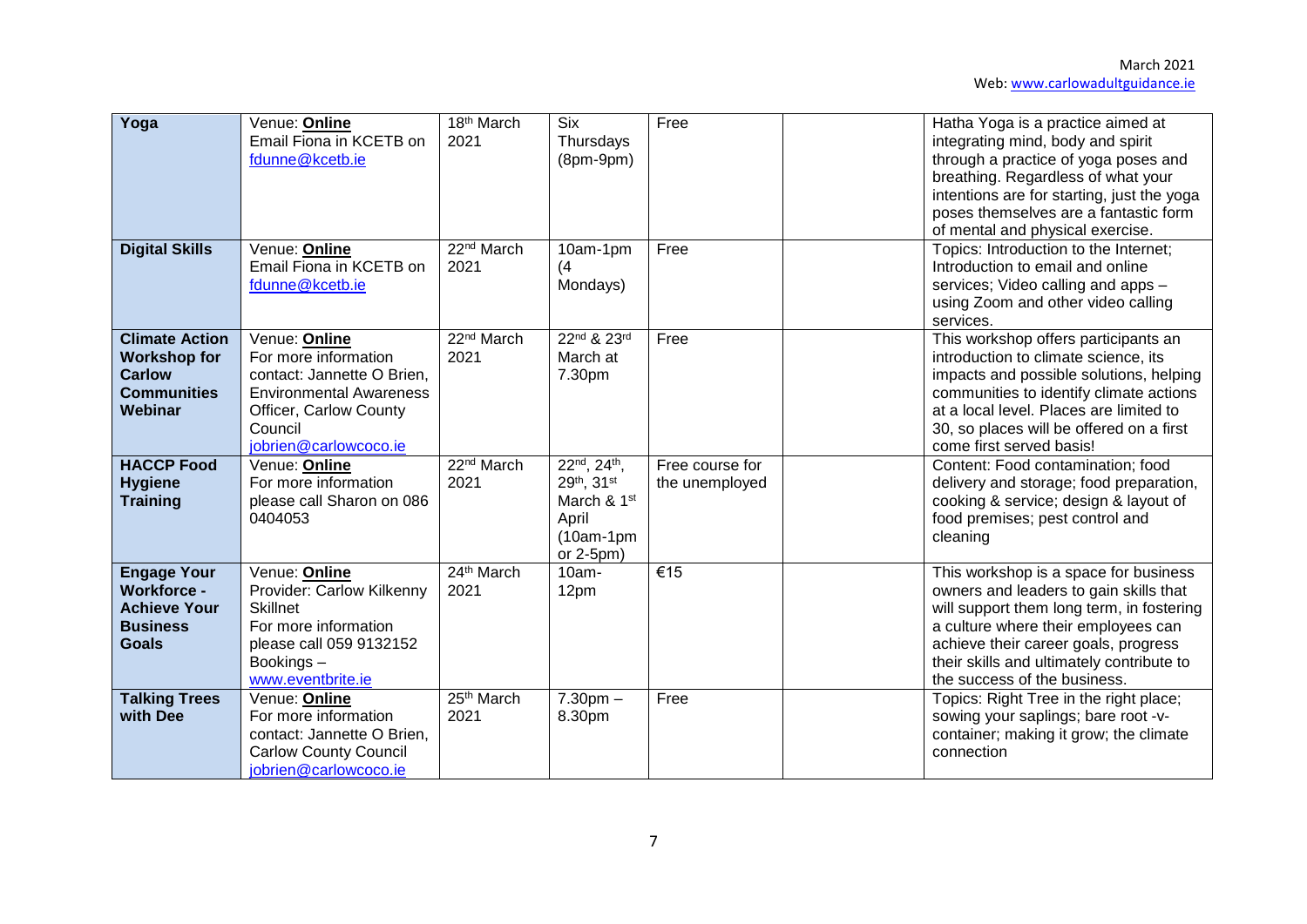| <b>Get Your</b><br><b>Garden Ready</b><br>for Spring                                             | Venue: Online<br>Email Fiona in KCETB on<br>fdunne@kcetb.ie                                                                                                                                                                                                         | 29th March<br>2021             | 10am-<br>11.30am (6<br>Mondays)                                                                                                                                                                                                 | Free |             | Topics included: composts & soil care;<br>growing vegetables and sustainable<br>living                                                                                                                                                                                                                                                                                                                                                                                                                                                                                                                                                                                                                                                                                                                                                                             |
|--------------------------------------------------------------------------------------------------|---------------------------------------------------------------------------------------------------------------------------------------------------------------------------------------------------------------------------------------------------------------------|--------------------------------|---------------------------------------------------------------------------------------------------------------------------------------------------------------------------------------------------------------------------------|------|-------------|--------------------------------------------------------------------------------------------------------------------------------------------------------------------------------------------------------------------------------------------------------------------------------------------------------------------------------------------------------------------------------------------------------------------------------------------------------------------------------------------------------------------------------------------------------------------------------------------------------------------------------------------------------------------------------------------------------------------------------------------------------------------------------------------------------------------------------------------------------------------|
| <b>Information</b><br><b>Technology</b><br>Traineeship-<br><b>Software</b><br><b>Development</b> | Venue: Enterprise House,<br>O'Brien Road, Carlow<br><b>Contact: KCETB Training</b><br><b>Services</b><br>Helena Comerford on<br>(056) 7813014 or email<br>tsu.recruit@kilkennycarlo<br>wetb.ie<br>Course information and<br>application at -<br>www.fetchcourses.ie | 29th March<br>2021             | Classroom<br>based<br>learning for<br>8 months<br>(31.15)<br>hours per<br>week)<br>followed by<br>6 months $-$<br>classroom<br>and<br>workplace-<br>based<br>learning.<br>Work<br>experience<br>req is 75<br>days (15<br>weeks) | Free | QQI Level 6 | Entry Req:<br>Leaving Certificate (or equivalent) with<br>maths. Mature student entry (24+) on<br>successful completion of an entrance<br>exam<br><b>Course Content</b><br>Software Architecture; Graphical User<br>Interface Programming, Networking<br>Fundamentals; Windows OS<br>Fundamentals; Relational Database;<br>Project Management; Work Practice;<br><b>Team Leadership</b><br>Progression<br>Employment and/or into the 2 <sup>nd</sup> year of<br>the following software Development<br>Degree programmes in Carlow IOT -<br><b>BSc (Honours) in Software</b><br>Development (CW238) and BSc<br>(Honours) IT Management (CW217<br>and CW248).<br>Note:<br>Due to Covid-19 restrictions, some<br>class and/or work experience activity<br>may take place online. Therefore, all<br>trainees must have access to the<br>internet during daytime hours. |
| Gardening-<br><b>Flowers &amp;</b><br><b>Shrubs</b>                                              | Venue: Online<br>Email Fiona in KCETB on<br>fdunne@kcetb.ie                                                                                                                                                                                                         | 30 <sup>th</sup> March<br>2021 | 7-8.30pm<br>(6)<br>Tuesdays)                                                                                                                                                                                                    | Free |             | Topics: Ornamental Flowering Shrubs;<br>Pruning Shrubs; The best plants to sow<br>in shade, full sun, all year round;<br>Taking cuttings                                                                                                                                                                                                                                                                                                                                                                                                                                                                                                                                                                                                                                                                                                                           |
| <b>Understanding</b><br>& Managing<br><b>Anxiety</b>                                             | Venue: Online<br>Further information please<br>email<br>carlowmentalhealth@hot                                                                                                                                                                                      | 6th April 2021                 | 7.30pm-<br>9pm (4<br>Tuesdays)                                                                                                                                                                                                  | Free |             | Interactive programme on practical<br>ways to support our wellbeing,<br>managing stress and anxiety in these<br>challenging times. Places are limited<br>and booking is required.                                                                                                                                                                                                                                                                                                                                                                                                                                                                                                                                                                                                                                                                                  |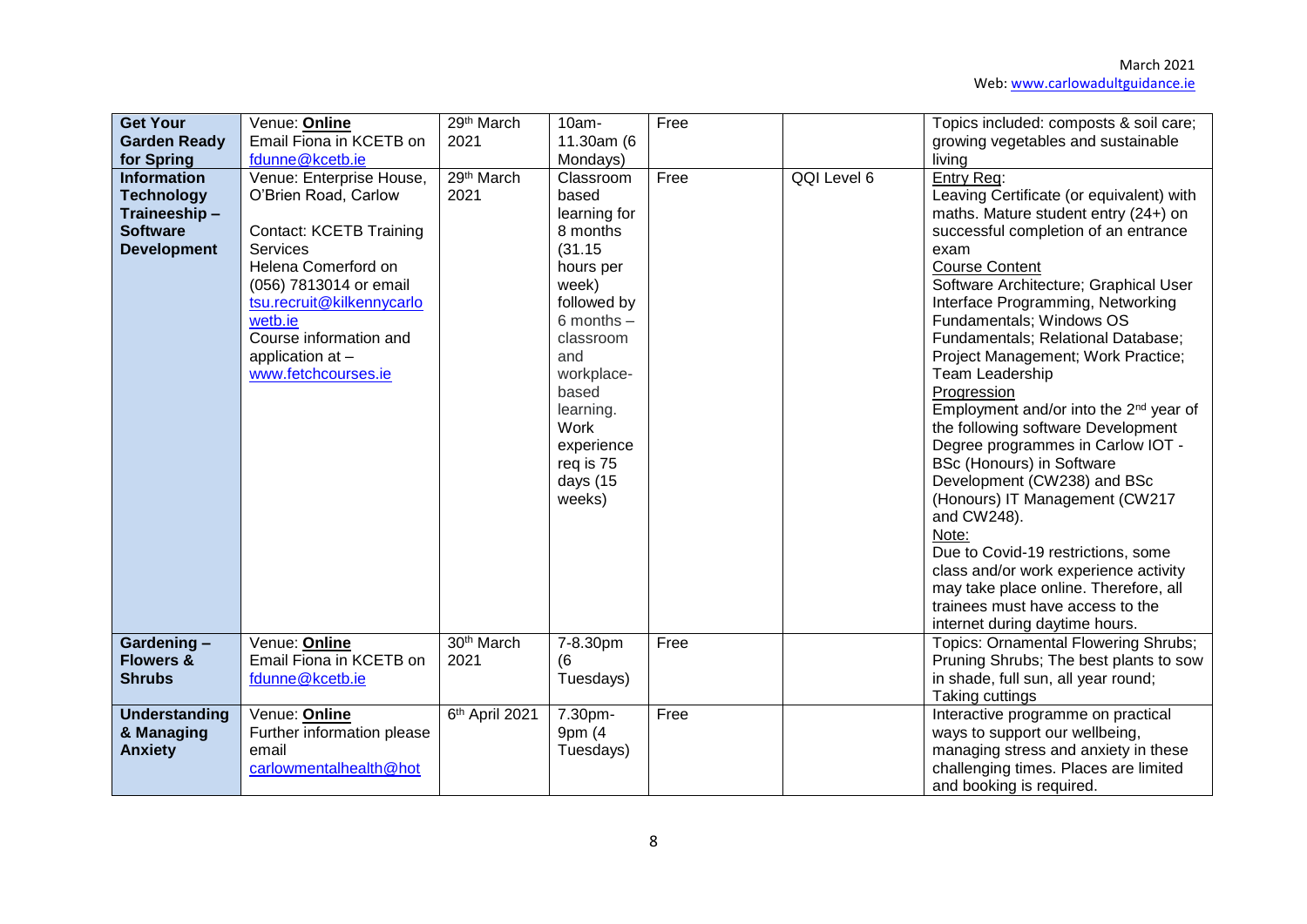|                                                                                                                                     | mail.com or call (085)<br>8181353                                                                                                                                                                          |                                |                                                       |                          |                                                                                                                               |                                                                                                                                                                                                                                                                                                                                                                                                                                                                             |
|-------------------------------------------------------------------------------------------------------------------------------------|------------------------------------------------------------------------------------------------------------------------------------------------------------------------------------------------------------|--------------------------------|-------------------------------------------------------|--------------------------|-------------------------------------------------------------------------------------------------------------------------------|-----------------------------------------------------------------------------------------------------------------------------------------------------------------------------------------------------------------------------------------------------------------------------------------------------------------------------------------------------------------------------------------------------------------------------------------------------------------------------|
| <b>Fundamentals</b><br>of Digital<br><b>Marketing</b>                                                                               | Venue: Online<br>Provider: Carlow Kilkenny<br><b>Skillnet</b><br>For more information<br>please call Jacqueline on<br>059 9132152<br>Bookings-<br>www.eventbrite.ie                                        | 9 <sup>th</sup> April 2021     | 9.30am-<br>12.45pm<br>over <sub>6</sub><br>Fridays    | €25                      |                                                                                                                               | Digital marketing encompasses all<br>marketing efforts that use an electronic<br>device or the internet. In this 6-week<br>programme, participants will review<br>how their business is leveraging digital<br>channels such as their website, search<br>engines, social media, email, and other<br>websites to connect with current and<br>prospective customers.                                                                                                           |
| <b>Cookery</b><br><b>Classes</b>                                                                                                    | Venue: Online<br>Email Fiona in KCETB on<br>fdunne@kcetb.ie                                                                                                                                                | 12 <sup>th</sup> April<br>2021 | $10am -$<br>11.30am (4<br>Mondays)                    | Free                     |                                                                                                                               | The classes will be directed by Majella<br>Johnson. Majella will base her recipes<br>on the herbs, fruits and vegetables<br>grown in An Gairdin Beo.                                                                                                                                                                                                                                                                                                                        |
| <b>Kickstart Your</b><br><b>Own Business</b>                                                                                        | Venue: Online<br><b>Carlow Local Enterprise</b><br>Board<br>Tel: 059-9129783<br>enterprise@carlowcoco.ie<br>Web:<br>www.localenterprise.ie/Ca<br>rlow/<br>(in association with<br>Carlow Libraries & CCDP) | 12 <sup>th</sup> April<br>2021 | 12th & 16th<br>April<br>(6.30pm-<br>9.30pm)           | $\overline{\epsilon}$ 10 |                                                                                                                               | This programme.is for people who<br>have a business idea and want to<br>decide if it can be a viable business.<br>This is a first step in starting your own<br>business. Course delivery - over a two-<br>week period and consists of a 3 hour<br>online group workshop, an online one<br>to one mentoring session, followed by<br>a three hour online group workshop.<br>This is for Carlow Participants only.<br>Running again: 7th / June 6th<br>September/ 19th October |
| <b>Approved</b><br><b>Product</b><br><b>Adviser</b><br><b>Designation in</b><br><b>Loans (QFA</b><br>Loans &<br><b>Regulations)</b> | Venue: Online<br><b>Contact: KCETB Training</b><br><b>Services</b><br>Gillian on (056) 7813014<br>or email<br>tsu.recruit@kcetb.ie<br>Course information and<br>application at -<br>www.fetchcourses.ie    | 12 <sup>th</sup> April<br>2021 | 20 weeks<br>on Tuesday<br>and<br>Thursday<br>evenings | Free                     | <b>QFA Loans</b><br>(LOANS)<br><b>QFA Regulation</b><br>(QFAReg)<br>awarded by Life<br>Insurance<br>Association of<br>Ireland | The Accredited Product Adviser (APA)<br>designation meets the Central Bank's<br>Minimum Competency Code (MCC)<br>requirements for selling and advising<br>on certain retail financial products set<br>out in the Code. This course is aimed<br>at those whose employment has been<br>impacted by COVID and who are<br>seeking opportunities to upskill/reskill<br>and find employment in financial<br>services or general insurance.                                        |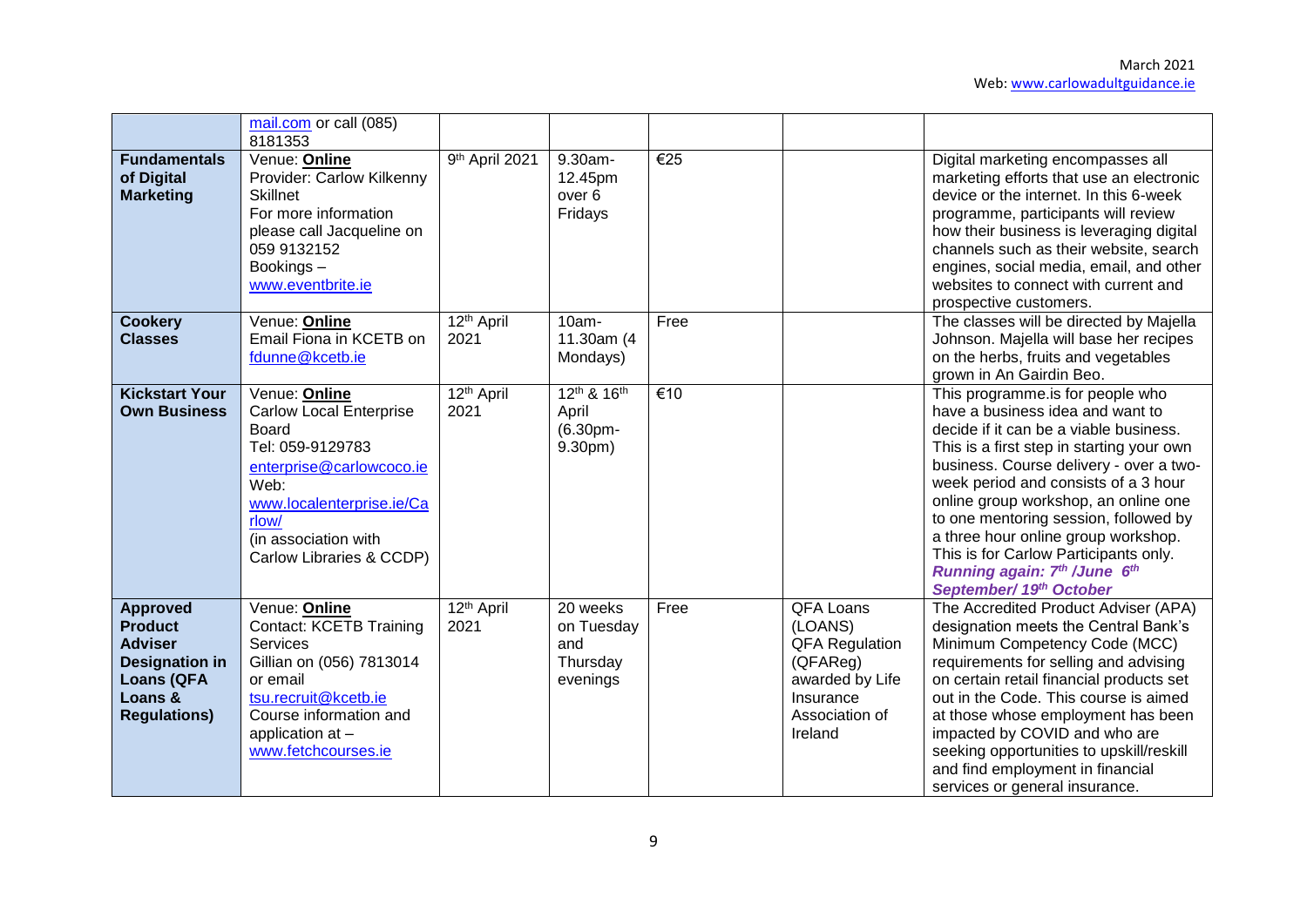| <b>Basic TIG</b><br>Welding<br>(Beginners<br>Course)                            | Venue: Arc Training, Athy<br>Road, Carlow<br><b>Contact: KCETB Training</b><br><b>Services</b><br>Helena Comerford on<br>(056) 7813014 or email<br>tsu.recruit@kilkennycarlo<br>wetb.ie | 12 <sup>th</sup> April<br>2021 | 4 weeks full<br>time                                                                         | Free                      | (TIG) Stainless<br><b>Steel Weld</b><br>(EN9606-1SS01)   | The aim of the course is to up-skill and<br>accredit, crafts-persons and senior<br>apprentices to the first level of TIG<br>Stainless Steel welding. This short<br>course has been designed to facilitate<br>those in receipt of a Social Welfare<br>payment including PUP to explore<br>upskilling/reskilling opportunities.<br>Course information and application at -<br>www.fetchcourses.ie<br><b>Course running again: 3rd August</b>                                                                                                                                                                           |
|---------------------------------------------------------------------------------|-----------------------------------------------------------------------------------------------------------------------------------------------------------------------------------------|--------------------------------|----------------------------------------------------------------------------------------------|---------------------------|----------------------------------------------------------|----------------------------------------------------------------------------------------------------------------------------------------------------------------------------------------------------------------------------------------------------------------------------------------------------------------------------------------------------------------------------------------------------------------------------------------------------------------------------------------------------------------------------------------------------------------------------------------------------------------------|
| <b>Managing &amp;</b><br><b>Enhancing</b><br><b>Staff</b><br><b>Performance</b> | Venue: Online<br>Provider: Carlow Kilkenny<br><b>Skillnet</b><br>For more information<br>please call Jacqueline on<br>059 9132152                                                       | 13 <sup>th</sup> April<br>2021 | 13th, 20th &<br>27th April                                                                   | €125                      |                                                          | This course will give managers,<br>supervisors and team leaders the skills<br>and confidence to become effective in<br>the management of staff performance<br>to deliver high quality and consistent<br>results -<br>https://carlowkilkennyskillnet.ie/                                                                                                                                                                                                                                                                                                                                                              |
| Diploma in<br>Project<br><b>Management</b>                                      | Venue:<br>Provider: Carlow Kilkenny<br><b>Skillnet</b><br>For more information<br>please call Jacqueline on<br>059 9132152                                                              | 13 <sup>th</sup> April<br>2021 | Tuesday<br>evenings<br>$(6-9pm)$<br>from the<br>13th April<br>until 15th<br><b>June 2021</b> | €900                      | QQI Level 7<br><b>Special Purpose</b><br>Award (15 ECTS) | Participants will develop the essential<br>knowledge required for successful<br>project outcomes. The Diploma is<br>structured around real-world project<br>management challenges and<br>internationally recognised best<br>practices, including the Project<br>Management Body of Knowledge<br>(PMBOK®), PRINCE2® and Agile<br>Project Management. The skills and<br>techniques taught on this program are<br>relevant to all sectors of business and<br>government. Students also learn how<br>to utilise Microsoft Planner & Project in<br>the planning, execution and monitoring<br>and controlling of projects. |
| <b>Customer</b><br>Service &                                                    | Venue: Online<br>For more information                                                                                                                                                   | 13 <sup>th</sup> April<br>2021 | 9.30m-1pm                                                                                    | Free to the<br>unemployed |                                                          | The aim of this training is to build<br>confidence with customers, manage                                                                                                                                                                                                                                                                                                                                                                                                                                                                                                                                            |
| <b>Complaint</b><br><b>Handling</b>                                             | please contact Sharon on<br>086 0404053/                                                                                                                                                |                                |                                                                                              |                           |                                                          | complaints effectively & deliver a great<br>customer experience.                                                                                                                                                                                                                                                                                                                                                                                                                                                                                                                                                     |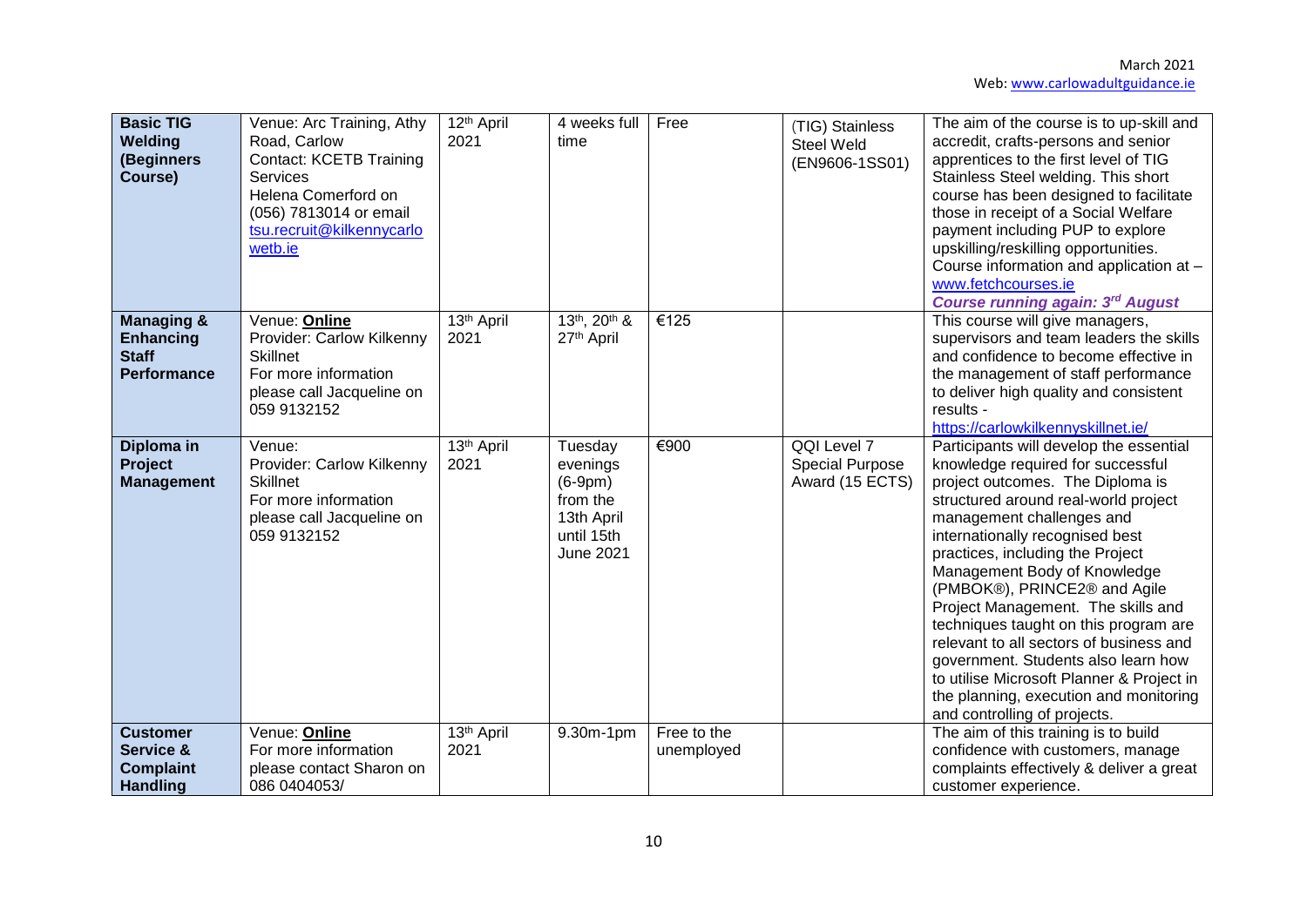|                                                                                                                       | sscanlon@carlowdevelop<br>ment.ie                                                                                                                             |                                |                                                                                                         |        |                                                                                                                                                                                                                                                                                                                                         |
|-----------------------------------------------------------------------------------------------------------------------|---------------------------------------------------------------------------------------------------------------------------------------------------------------|--------------------------------|---------------------------------------------------------------------------------------------------------|--------|-----------------------------------------------------------------------------------------------------------------------------------------------------------------------------------------------------------------------------------------------------------------------------------------------------------------------------------------|
| <b>Safeguarding</b><br>$(1)$ - Child<br><b>Welfare &amp;</b><br><b>Protection</b><br><b>Basic</b><br><b>Awareness</b> | Venue: Online<br><b>Contact: Carlow Sports</b><br>Partnership on 059<br>9136205<br>Bookings at<br>www.eventbrite.ie                                           | 13 <sup>th</sup> April<br>2021 | 1 evening<br>(6.45pm-<br>9.45pm)                                                                        | €22.20 | All Coaches, Club Children's Officers<br>and Designated Liaison Persons must<br>first complete this training. This course<br>educates participants on the<br>implementation of best practice in<br>protecting the welfare of children<br>involved in sport.<br>Next course: 18th May 2021                                               |
| Tai Chi                                                                                                               | Venue: Online<br>Email Fiona in KCETB on<br>fdunne@kcetb.ie                                                                                                   | 14th April<br>2021             | 11-12.30pm<br>$-6$<br>Wednesdays                                                                        | Free   | Tai Chi develops great inner strength<br>and stamina. It promotes vibrant<br>physical health with overall peace and<br>calm. It is suitable for all levels of<br>fitness.                                                                                                                                                               |
| <b>Train the</b><br><b>Trainer</b>                                                                                    | Venue: Online<br>Provider: Carlow Kilkenny<br><b>Skillnet</b><br>For more information<br>please call Jacqueline on<br>059 9132152                             | 14th April<br>2021             | $5$ days $-$<br>14th, 21st &<br>28 <sup>th</sup> April<br>and 5 <sup>th</sup> &<br>12 <sup>th</sup> May | €395   | This programme aims to equip learners<br>with the critical skills, knowledge and<br>attitudes to the deliver and evaluate<br>highly participatory, learner centred<br>and varied training programmes to<br>groups and individuals in accordance<br>with international best practice.<br>https://carlowkilkennyskillnet.ie/              |
| <b>Infection</b><br><b>Control</b>                                                                                    | Venue: Online<br>Provider: Carlow Kilkenny<br><b>Skillnet</b><br>For more information<br>please call Jacqueline on<br>059 9132152                             | 14th April<br>2021             | 10.30am-<br>12pm                                                                                        | €25    | This course focuses on what to look<br>out for in work places and how to<br>prevent the spread of infection.                                                                                                                                                                                                                            |
| <b>Basic</b><br><b>Bookkeeping</b>                                                                                    | Venue: Online<br><b>Carlow Local Enterprise</b><br><b>Board</b><br>Tel: 059-9129783<br>enterprise@carlowcoco.ie<br>Web:<br>www.localenterprise.ie/Ca<br>rlow/ | 14th April<br>2021             | 10am-1pm<br>on the 14th<br>& 21st April                                                                 | €10    | This workshop will empower<br>participants with an in-depth<br>understanding of basic accounting<br>principles as well as a comprehensive<br>working knowledge of their obligations<br>to Revenue Commissioners. Topics<br>covered will include Debtors &<br>Creditors, Bank Reconciliation,<br>Expenses, Assets, Liabilities, Profit & |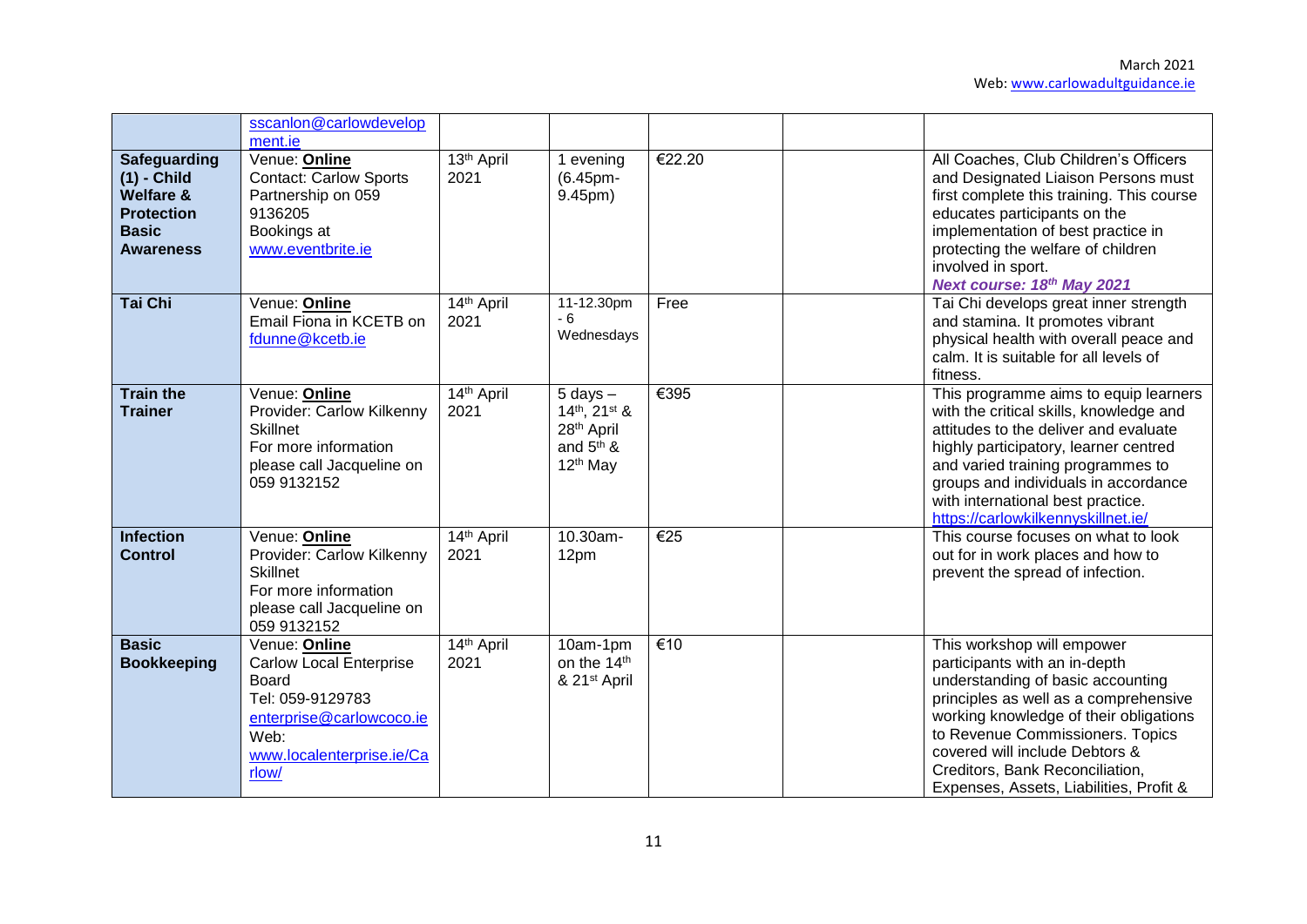| <b>Interview Skills</b><br>for Hiring<br><b>Managers</b>                                                                                 | Venue: Online<br>Provider: Carlow Kilkenny<br>Skillnet<br>For more information<br>please call Jacqueline on<br>059 9132152<br>Bookings-                                                                                                                                                   | 15 <sup>th</sup> April<br>2021 | 10am-1pm                              | €25                                                                                       |             | Loss Accounts and Balance Sheets,<br>etc. This is for Carlow Businesses<br>only.<br>Participants who undertake this course<br>will gain experience in how to conduct<br>a successful interview. The programme<br>is designed to guide you through the<br>stages of the interviewing and selection<br>process providing you with the range of<br>skills necessary to select the best                                                                                                                                                                                                                                                                           |
|------------------------------------------------------------------------------------------------------------------------------------------|-------------------------------------------------------------------------------------------------------------------------------------------------------------------------------------------------------------------------------------------------------------------------------------------|--------------------------------|---------------------------------------|-------------------------------------------------------------------------------------------|-------------|---------------------------------------------------------------------------------------------------------------------------------------------------------------------------------------------------------------------------------------------------------------------------------------------------------------------------------------------------------------------------------------------------------------------------------------------------------------------------------------------------------------------------------------------------------------------------------------------------------------------------------------------------------------|
| <b>Office</b><br><b>Administration</b><br><b>Traineeship</b><br>(option to<br>specialise in<br><b>Finance/Legal/</b><br><b>Medical</b> ) | www.eventbrite.ie<br>Venue: Enterprise House,<br>O'Brien Road, Carlow<br>Provider - KCETB<br><b>Training Services</b><br>Contact: Helena<br>Comerford<br>Tel: 056 7813014<br>Web:<br>www.kcetbtraining.ie<br>Application through your<br>local INTREO Office or on<br>www.fetchcourses.ie | 19th April<br>2021             | $43$ weeks $-$<br>full time<br>course | Free - if you are<br>unemployed,<br>redundant or no<br>longer in full-<br>time education. | QQI Level 5 | people for your business or project.<br>Course content: Word Processing,<br>Information and Administration, Text<br>production, Communications,<br>Reception and Front Office Skills and<br>Spreadsheet methods. Learners will<br>choose at least one elective module -<br>Medical terminology, Manual &<br>computerised bookkeeping, Manual &<br>computerised payroll, Audio<br>transcription and Legal practice &<br>procedure.<br>Applicants should have experience<br>using MS Word/PowerPoint, with a<br>minimum typing speed of 25 words per<br>minute.<br>Due to Covid-19 restrictions, some of<br>this course may need to move to online<br>delivery. |
| <b>Re Energising</b><br><b>Remote Teams</b>                                                                                              | Venue: Online<br>Provider: Carlow Kilkenny<br><b>Skillnet</b><br>For more information<br>please call Jacqueline on<br>059 9132152<br>Bookings-<br>www.eventbrite.ie                                                                                                                       | 22 <sup>nd</sup> April<br>2021 | 10am-1pm                              | €25                                                                                       |             | The aim of this workshop, is to<br>empower team coaches, managers<br>and team leads to make considered<br>decisions and to communicate key<br>messages that are clear, influential and<br>timely. They will learn how to adapt<br>and respond quickly using the best<br>coaching and communication tools.                                                                                                                                                                                                                                                                                                                                                     |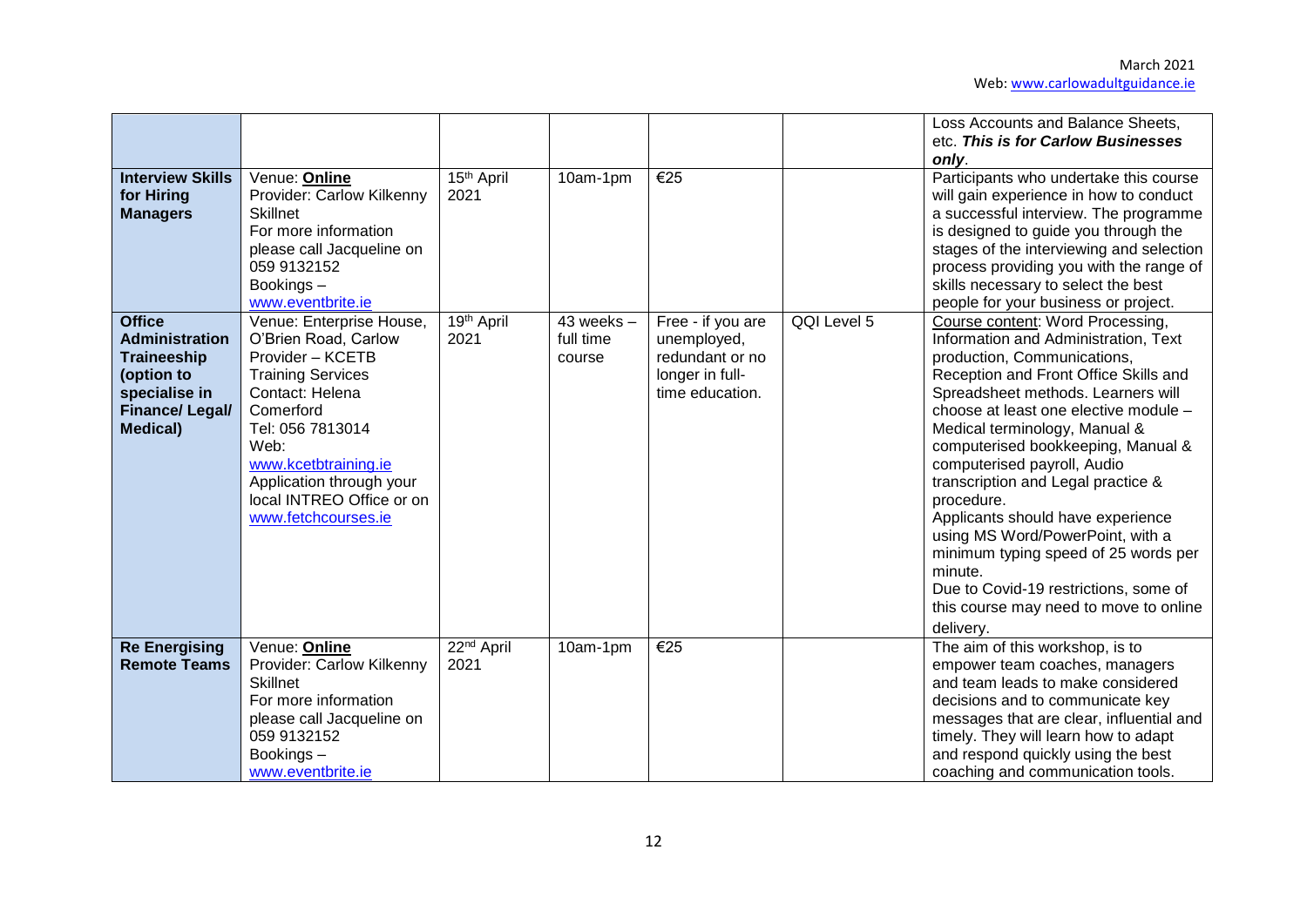| <b>Build Your</b><br><b>Teams</b><br>Defence -<br><b>Cybersecurity</b><br><b>Awareness</b><br><b>Training</b><br><b>Workshop</b> | Venue: Online<br>Provider: Carlow Kilkenny<br><b>Skillnet</b><br>For more information<br>please call Jacqueline on<br>059 9132152<br>Bookings-<br>www.eventbrite.ie                                             | $27th$ April<br>2021           | 10am-<br>12pm                                                                                                      | €25  | This security awareness training<br>workshop is designed to equip<br>employees with the skills and<br>knowledge to identify visible security<br>risks and be aware of other potential<br>risks. It is designed to generate<br>discussion on everyday security issues<br>and change user behaviour to help<br>your organisation manage risk.                                                                                                                                                                                                |
|----------------------------------------------------------------------------------------------------------------------------------|-----------------------------------------------------------------------------------------------------------------------------------------------------------------------------------------------------------------|--------------------------------|--------------------------------------------------------------------------------------------------------------------|------|--------------------------------------------------------------------------------------------------------------------------------------------------------------------------------------------------------------------------------------------------------------------------------------------------------------------------------------------------------------------------------------------------------------------------------------------------------------------------------------------------------------------------------------------|
| <b>Talent</b><br><b>Management</b><br><b>Cycle</b>                                                                               | Venue: Online<br>Provider: Carlow Kilkenny<br><b>Skillnet</b><br>For more information<br>please call Jacqueline on<br>059 9132152<br>Bookings-<br>www.eventbrite.ie                                             | $27th$ April<br>2021           | 10am-<br>12pm                                                                                                      | €15  | This session will cover a practical<br>review of the Talent Management<br>Cycle which includes a review of what<br>the last year has taught us and some<br>upcoming strategic trends that can be<br>employed to enhance the short to<br>medium term TM cycle.                                                                                                                                                                                                                                                                              |
| <b>Start Your</b><br><b>Own Business</b><br>- Self Directed<br>& Coaching                                                        | Venue: Online<br><b>Carlow Local Enterprise</b><br>Board<br>Tel: 059-9129783<br>enterprise@carlowcoco.ie<br>Web:<br>www.localenterprise.ie/Ca<br>rlow/<br>(in association with<br>Carlow Libraries and<br>CCDP) | 29 <sup>th</sup> April<br>2021 | 9.30am-<br>10.30am on<br>April 29th,<br>6 <sup>th</sup> , 13 <sup>th</sup> ,<br>20th & 27th<br>May and 3rd<br>June | €30  | This training is for anyone who has<br>established they have a viable<br>business idea and want support in<br>developing their business plan. It is<br>delivered as a blended course of self-<br>directed learning, group sessions and<br>supported by one to one coaching<br>sessions. Each week participants will<br>attend a one-hour group session,<br>access the online training modules and<br>have 1:1 mentoring support to<br>maximise the online training<br>environment.<br>Running again: 19th October/ 11th<br><b>November</b> |
| <b>Learn How to</b><br><b>Grow Hanging</b><br><b>Baskets and</b><br><b>Tubs</b>                                                  | Venue: Online<br>Email Fiona in KCETB on<br>fdunne@kcetb.ie                                                                                                                                                     | 3rd May 2021                   | $11am -$<br>12.30pm<br>(2)<br>Mondays)                                                                             | Free | Topics - learn which plants to put in;<br>where to situate the basket; how to<br>keep them blooming all summer;<br>growing flowers in containers                                                                                                                                                                                                                                                                                                                                                                                           |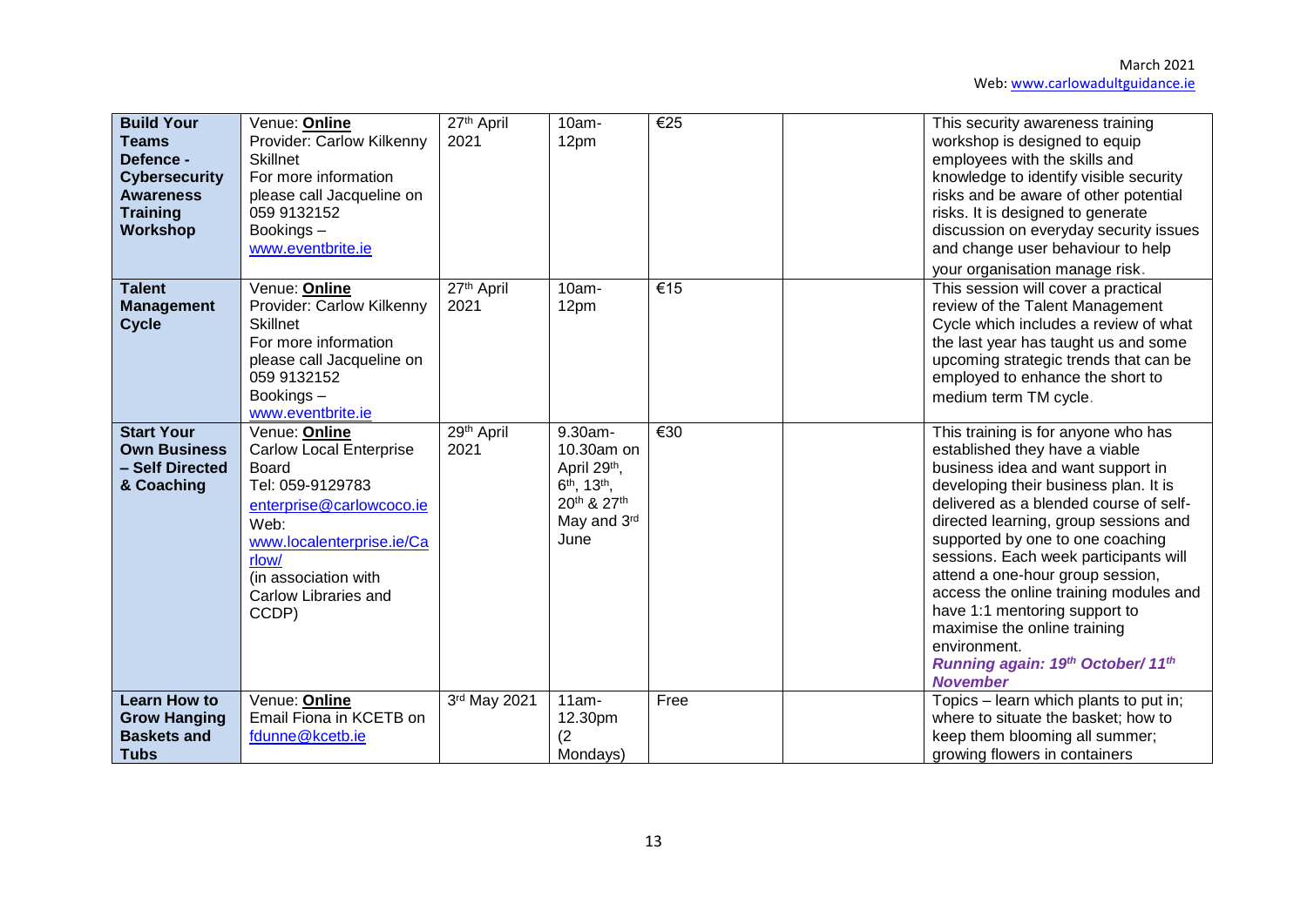| <b>First Aid</b><br><b>Responder</b>                        | <b>Blended Learning</b><br>Provider: Carlow Kilkenny<br><b>Skillnet</b><br>For more information<br>please call Jacqueline on<br>059 9132152<br>Bookings-<br>www.eventbrite.ie           | 4 <sup>th</sup> May 2021     | $3$ days $-$<br>$(4th, 11th$ &<br>$18th$ May)                                                | €195   | PHECC                                                                                                                                                             | First Aid is the initial assistance or<br>treatment given to someone who is<br>injured or suddenly taken ill. The Pre-<br><b>Hospital Emergency Care Council</b><br>(PHECC) certified course has replaced<br>the QQI certified 'Occupational First<br>Aid' course.<br>https://carlowkilkennyskillnet.ie/                                                                                                                                             |
|-------------------------------------------------------------|-----------------------------------------------------------------------------------------------------------------------------------------------------------------------------------------|------------------------------|----------------------------------------------------------------------------------------------|--------|-------------------------------------------------------------------------------------------------------------------------------------------------------------------|------------------------------------------------------------------------------------------------------------------------------------------------------------------------------------------------------------------------------------------------------------------------------------------------------------------------------------------------------------------------------------------------------------------------------------------------------|
| <b>Safeguarding 2</b><br>- Child Welfare<br>& Protection    | Venue: Online<br><b>Contact: Carlow Sports</b><br>Partnership on 059<br>9136205                                                                                                         | 10 <sup>th</sup> May<br>2021 | 1 evening<br>(6.45pm-<br>9.45pm)                                                             | €22.20 |                                                                                                                                                                   | This course will help the Club<br>Children's Officer to carry out the<br>function of their role in the club and<br>support the implementation of best<br>practice in the club. Bookings at<br>www.eventbrite.ie                                                                                                                                                                                                                                      |
| Forklift,<br>Safepass &<br><b>Manual</b><br><b>Handling</b> | Venue: O'Brien Road,<br>Carlow<br><b>Contact: KCETB Training</b><br>Services<br>Contact: Andy Hogan on<br>(056) 7813014 or email<br>tsu.recruit@kcetb.ie                                | 10 <sup>th</sup> May<br>2021 | $3$ weeks $-$<br>full time<br>course<br>9am-<br>4.15pm<br>daily with a<br>half day<br>Friday | Free   | Forklift<br>Counterbalance<br>Certificate<br>(RTITB1)<br><b>Forklift Reach</b><br>Certificate<br>(RTITBR)<br>Electric<br>Pallet/Stacker<br>Truck (RTITB-<br>EPST) | Participants will learn the knowledge<br>and skill to operate a fork lift safely.<br>This short training programme is<br>offered through Skills to Compete<br>funding and is aimed at those whose<br>working lives have been impacted by<br>Covid-19 and who would now like to<br>take the opportunity to upskill/reskill.<br>Course information and application at -<br>www.fetchcourses.ie<br>Next course dates: 14th June & 4th<br>October 2021   |
| <b>Basic MIG</b><br>Welding<br>(Beginners<br>Course)        | Venue: Arc Training, Athy<br>Road, Carlow<br><b>Contact: KCETB Training</b><br><b>Services</b><br>Helena Comerford on<br>(056) 7813014 or email<br>tsu.recruit@kilkennycarlo<br>wetb.ie | $17th$ May<br>2021           | 4 weeks full<br>time                                                                         | Free   | MIG/MAG Weld<br>(EN9606-1CS10)                                                                                                                                    | The aim of the course is to up-skill and<br>accredit, crafts-persons and senior<br>apprentices to the first level of MIG<br>Flat- - Horizontal - Plate welding of<br>plate using Metal Inert Gas process.<br>This short course has been designed<br>to facilitate those in receipt of a Social<br>Welfare payment including PUP to<br>explore upskilling/reskilling<br>opportunities. Course information and<br>application at - www.fetchcourses.ie |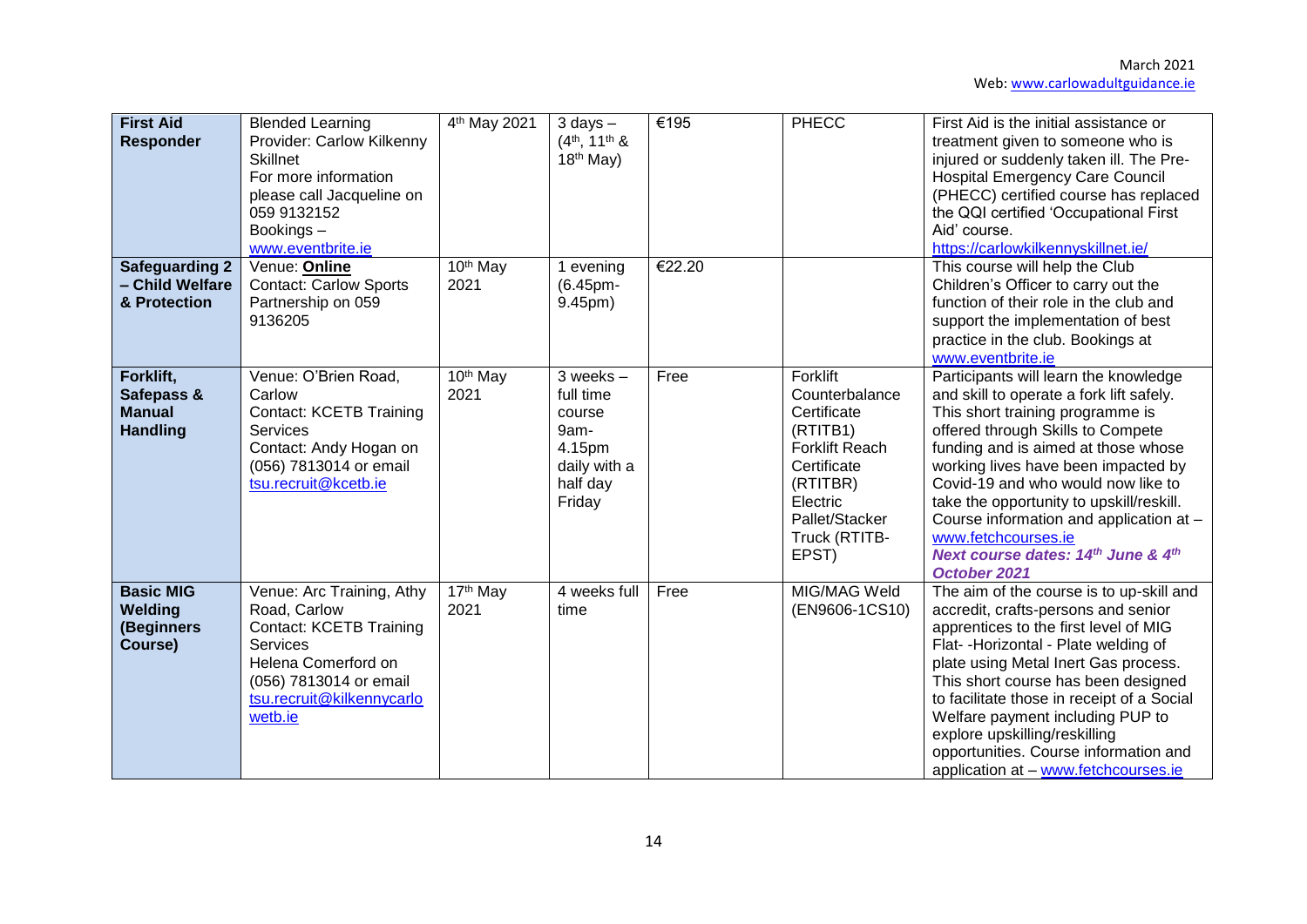|                                           |                                                                                                                                                                     |                    |                                                       |                                  |                                                                                                                                      | Course running again: 6th<br><b>September</b>                                                                                                                                                                                                                                                                                                                                                                                                                                            |
|-------------------------------------------|---------------------------------------------------------------------------------------------------------------------------------------------------------------------|--------------------|-------------------------------------------------------|----------------------------------|--------------------------------------------------------------------------------------------------------------------------------------|------------------------------------------------------------------------------------------------------------------------------------------------------------------------------------------------------------------------------------------------------------------------------------------------------------------------------------------------------------------------------------------------------------------------------------------------------------------------------------------|
| <b>Online Train</b><br>the Trainer        | Venue: Online<br><b>Contact: KCETB Training</b><br>Services<br>Helena Comerford on<br>(056) 7813014 or email<br>tsu.recruit@kilkennycarlo<br>wetb.ie                | $18th$ May<br>2021 | 25 weeks<br>on Tuesday<br>and<br>Thursday<br>evenings | Free to eligible<br>applicants   | $QQI$ Level $6 -$<br><b>Training Delivery</b><br>& Evaluation<br>QQI Level 6-<br><b>Training Needs</b><br>Identification &<br>Design | The purpose of this award is to enable<br>the learner to acquire the knowledge<br>and skill to identify training and<br>development needs and to deliver and<br>evaluate a training intervention within a<br>range of training and development<br>contexts.<br>This training is offered through Skills to<br>Advance funding and is aimed at those<br>in full/part-time employment with a<br>background in training and/or staff<br>mentoring. Open to those signing for<br>X's and O's. |
| <b>Technical</b><br><b>Writing Skills</b> | Venue: Online<br>Provider: Carlow Kilkenny<br><b>Skillnet</b><br>For more information<br>please call Jacqueline on<br>059 9132152<br>Bookings-<br>www.eventbrite.ie | 19th May<br>2021   | 19th & 26th<br>May<br>$(9.30am -$<br>12.30pm)         | €99                              |                                                                                                                                      | Having trouble writing reports,<br>procedures, memos or other<br>documents? Who Should Attend?<br>Engineers, Managers, Scientists and<br>other Technical Personnel involved in<br>disciplines such as Quality,<br>Engineering, Regulatory Affairs,<br><b>Technical Services and Research and</b><br>Development have all benefitted<br>greatly by attending this course in the<br>past.                                                                                                  |
| <b>Warehouse</b><br><b>Operations</b>     | Venue: Carlow<br><b>Contact: KCETB Training</b><br>Services<br>Olive Morrissey on (056)<br>7813014 (ext 200) or<br>email<br>tsu.recruit@kilkennycarlo<br>wetb.ie    | 24th May<br>2021   | 10 weeks<br>full time                                 | Free                             | QQI Level 5<br>modules in<br>Warehousing;<br>Counterbalance<br><b>Forklift Truck</b><br>Skills & Reach<br><b>Forklift Skills</b>     | On successful completion of this<br>course learners will be able to<br>demonstrate a broad knowledge of<br>warehousing operations including<br>forklift operations, customer service<br>and health and safety in a warehousing<br>or logistics environment. Course<br>information and application at -<br>www.fetchcourses.ie                                                                                                                                                            |
| <b>Developing</b><br><b>Leaders for</b>   | Venue: Online<br><b>Contact: KCETB Training</b><br>Services - Gillian Ryan                                                                                          | 24th May<br>2021   | 46 weeks<br>part time                                 | Free to eligible<br>participants | City and Guilds                                                                                                                      | The successful completion of the<br>Developing Leaders in Hospitality and<br>Tourism Team Leadership programme                                                                                                                                                                                                                                                                                                                                                                           |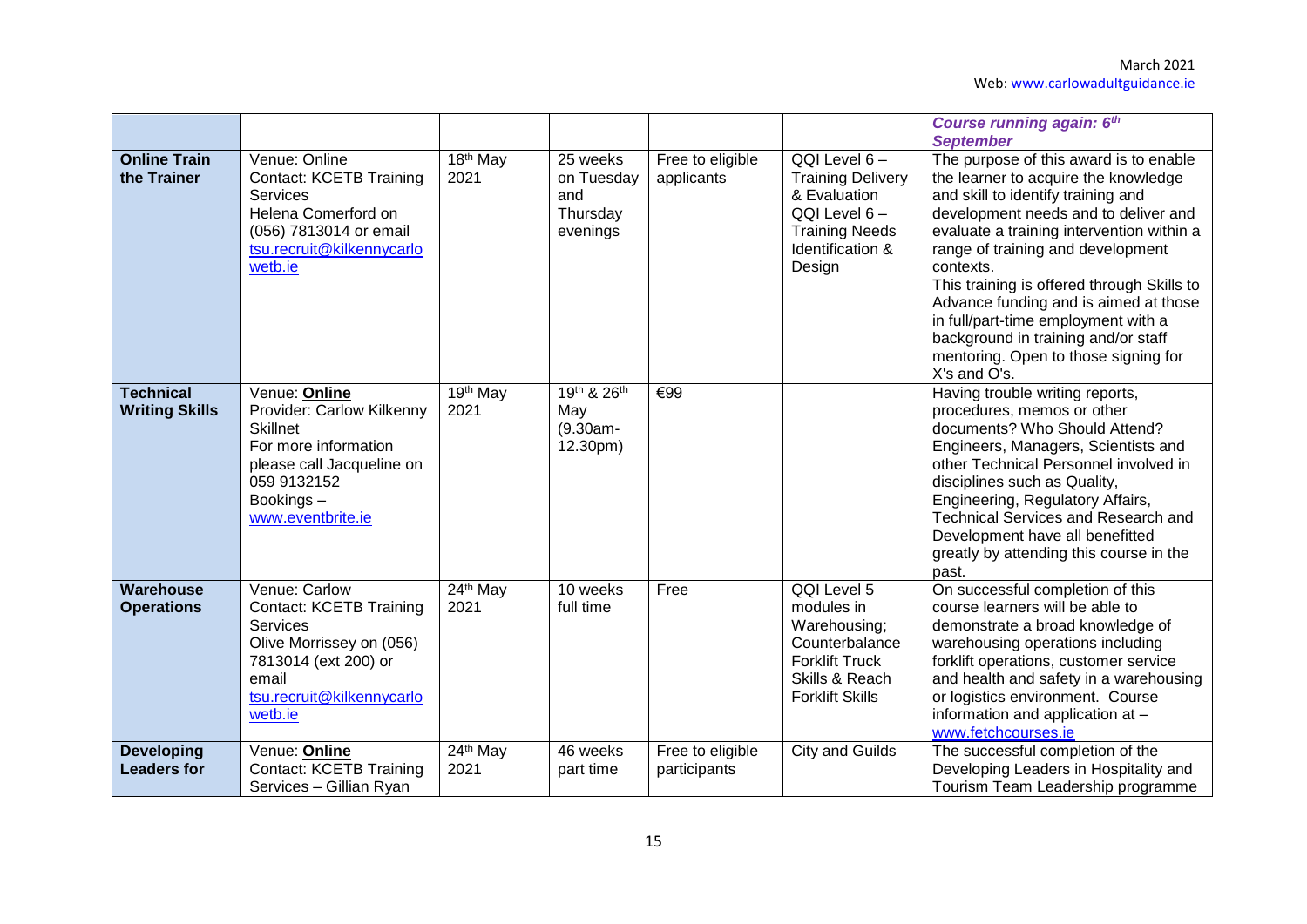| <b>Hospitality &amp;</b><br><b>Tourism</b>           | on (056) 7813014 or<br>email:<br>employerliaison@kcetb.ie                                                                                                                               |                               |                      |      |                                   | will support those in employment within<br>the hospitality/tourism sector to<br>prepare for progression to a job in a<br>wide range of team leadership roles.<br>Applications for a place on this course<br>must be made on your behalf by your<br>employer. Please ask him/her to<br>contact employerliaison@kcetb.ie to<br>request further information and/or a call<br>back.                              |
|------------------------------------------------------|-----------------------------------------------------------------------------------------------------------------------------------------------------------------------------------------|-------------------------------|----------------------|------|-----------------------------------|--------------------------------------------------------------------------------------------------------------------------------------------------------------------------------------------------------------------------------------------------------------------------------------------------------------------------------------------------------------------------------------------------------------|
| <b>Basic MMA</b><br>Welding<br>(Beginners<br>Course) | Venue: Arc Training, Athy<br>Road, Carlow<br><b>Contact: KCETB Training</b><br><b>Services</b><br>Helena Comerford on<br>(056) 7813014 or email<br>tsu.recruit@kilkennycarlo<br>wetb.ie | 21 <sup>st</sup> June<br>2021 | 5 weeks full<br>time | Free | MMA Fillet Weld<br>(EN9606-1CS01) | This course will deliver training leading<br>to the first level of MMA Flat-Horizontal<br>welding of plate using MMA (stick<br>welding) process. This free course will<br>also suit those impacted by Covid-19<br>who are seeking an opportunity to<br>upskill/reskill whilst in receipt of the<br>Pandemic Unemployment Payment<br>(PUP).<br>Course information and application at -<br>www.fetchcourses.ie |

## **BAGENALSTOWN**

| <b>Course name</b>    | <b>Contact Information</b>    | <b>Start date</b> | <b>Duration</b> | Cost/fees        | <b>Qualification</b> | <b>Miscellaneous Information</b>         |
|-----------------------|-------------------------------|-------------------|-----------------|------------------|----------------------|------------------------------------------|
| <b>Healthy Spring</b> | Venue: Online                 | April 2021        | Over 6          | Free and         |                      | Why not refresh your meal plans with     |
| <b>Cooking</b>        | Call the Bagenalstown         | dates to be       | weeks           | ingredient boxes |                      | bright, delicious and healthy recipes to |
|                       | <b>Family Resource Centre</b> | confirmed         |                 | funded by CCDP   |                      | bring some springtime into your          |
|                       | on 086-6665748/ (059)         |                   |                 |                  |                      | cooking. Every week there will be a      |
|                       | 9722028                       |                   |                 |                  |                      | different recipe, along with tips and    |
|                       |                               |                   |                 |                  |                      | supports.                                |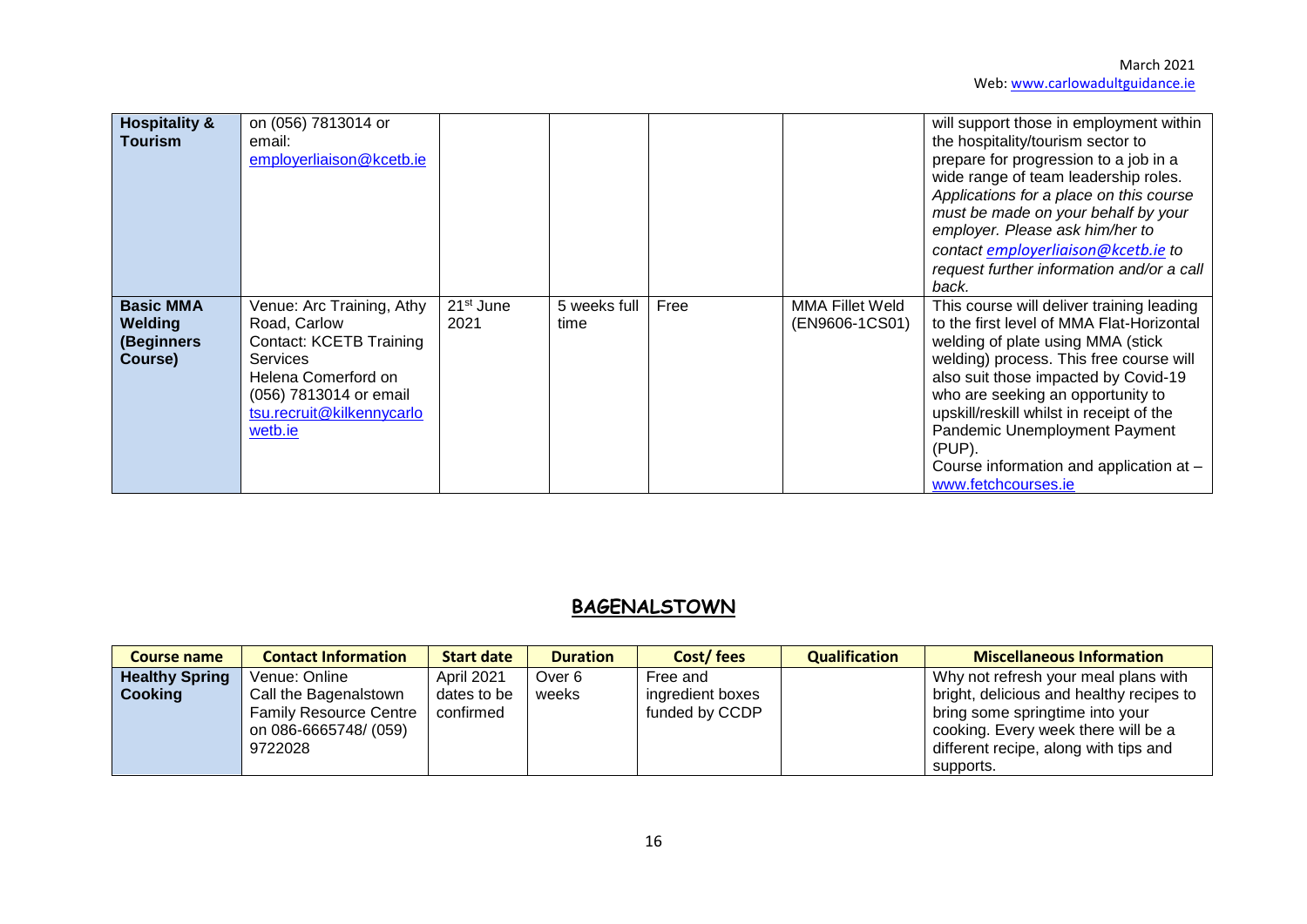# **BALLON/ RATHOE**

| <b>Course name</b>  | <b>Contact Information</b>   | <b>Start date</b> | <b>Duration</b> | Cost/fees      | <b>Qualification</b> | <b>Miscellaneous Information</b>          |
|---------------------|------------------------------|-------------------|-----------------|----------------|----------------------|-------------------------------------------|
| <b>Adult Mosaic</b> | Venue: Craft Shed,           | Ongoing           |                 | Contact course |                      | Participants will have the flexibility to |
| <b>Classes</b>      | Webb's Social Farm,          |                   |                 | provider       |                      | produce their individual projects within  |
|                     | Moorefield, Kilcoole,        |                   |                 |                |                      | their own timeframes. Learners will buy   |
|                     | Rathoe, R93X791              |                   |                 |                |                      | a base kit. This will take them from      |
|                     |                              |                   |                 |                |                      | start to completion of their project.     |
|                     |                              |                   |                 |                |                      | Further information on 085 7534544/       |
|                     |                              |                   |                 |                |                      | teachwebb@gmail.com                       |
| <b>Sewing</b>       | Venue: Online                | Ongoing           | Thursdays       | Free           |                      | This course will run weekly. To           |
| <b>Classes</b>      | <b>Ballon Business &amp;</b> |                   | $(2pm-4pm)$     |                |                      | register, email ballonbts@gmail.com       |
|                     | <b>Training Centre</b>       |                   |                 |                |                      |                                           |
|                     | www.ballonbts.com            |                   |                 |                |                      |                                           |

# **HACKETSTOWN/ RATHVILLY/ CLONMORE**

| Course name                                            | <b>Contact Information</b>                                                                                                                  | <b>Start date</b>                             | <b>Duration</b>                 | Cost/fees                         | <b>Qualification</b>       | <b>Miscellaneous Information</b>                                                                                                                                                                                                                                                 |
|--------------------------------------------------------|---------------------------------------------------------------------------------------------------------------------------------------------|-----------------------------------------------|---------------------------------|-----------------------------------|----------------------------|----------------------------------------------------------------------------------------------------------------------------------------------------------------------------------------------------------------------------------------------------------------------------------|
| <b>Bring Your Own</b><br><b>Project Morning</b>        | Venue: Slaney<br>Handcraft Studio,<br>Rathvilly                                                                                             | Wednesday<br>mornings<br>Thursday<br>evenings | 10.30am-<br>12.30pm<br>$7-9$ pm | €10 per class                     |                            | Bring your own project which you are<br>working on, thinking of starting or even<br>just dreaming about! Beginners are<br>also welcome. Own sewing machine<br>required. Tel: Tomomi 0857749774/<br>slaneyhandcraft@gmail.com                                                     |
| <b>Care Support</b>                                    | Venue: Colaiste Eoin,<br>Hacketstown<br>Contact: Bernadette<br>O'Rourke on 056<br>7765103/<br>adulteducationoffice@<br>kilkennycarlowetb.ie | 15 <sup>th</sup> March<br>2021                | 10 Monday<br>evenings           | <b>Contact Course</b><br>Provider | QQI Level 5 Minor<br>Award | The aim of this course is to enable the<br>learner to gain the knowledge, skill,<br>and competence to work independently<br>and under supervision in providing<br>support in a variety of Healthcare<br>settings.<br>Course information and application -<br>www.fetchcourses.je |
| <b>Creative Studies</b><br>for Special<br><b>Needs</b> | Venue: Colaiste Eoin,<br>Hacketstown<br>Contact: Bernadette<br>O'Rourke on 056                                                              | 13 <sup>th</sup><br>September<br>2021         | 9 Monday<br>evenings            | <b>Contact Course</b><br>Provider | QQI Level 6 Minor<br>Award | The aim of this course is to enable the<br>learner to gain the knowledge, skill and<br>competence relevant to working with<br>individuals with special educational                                                                                                               |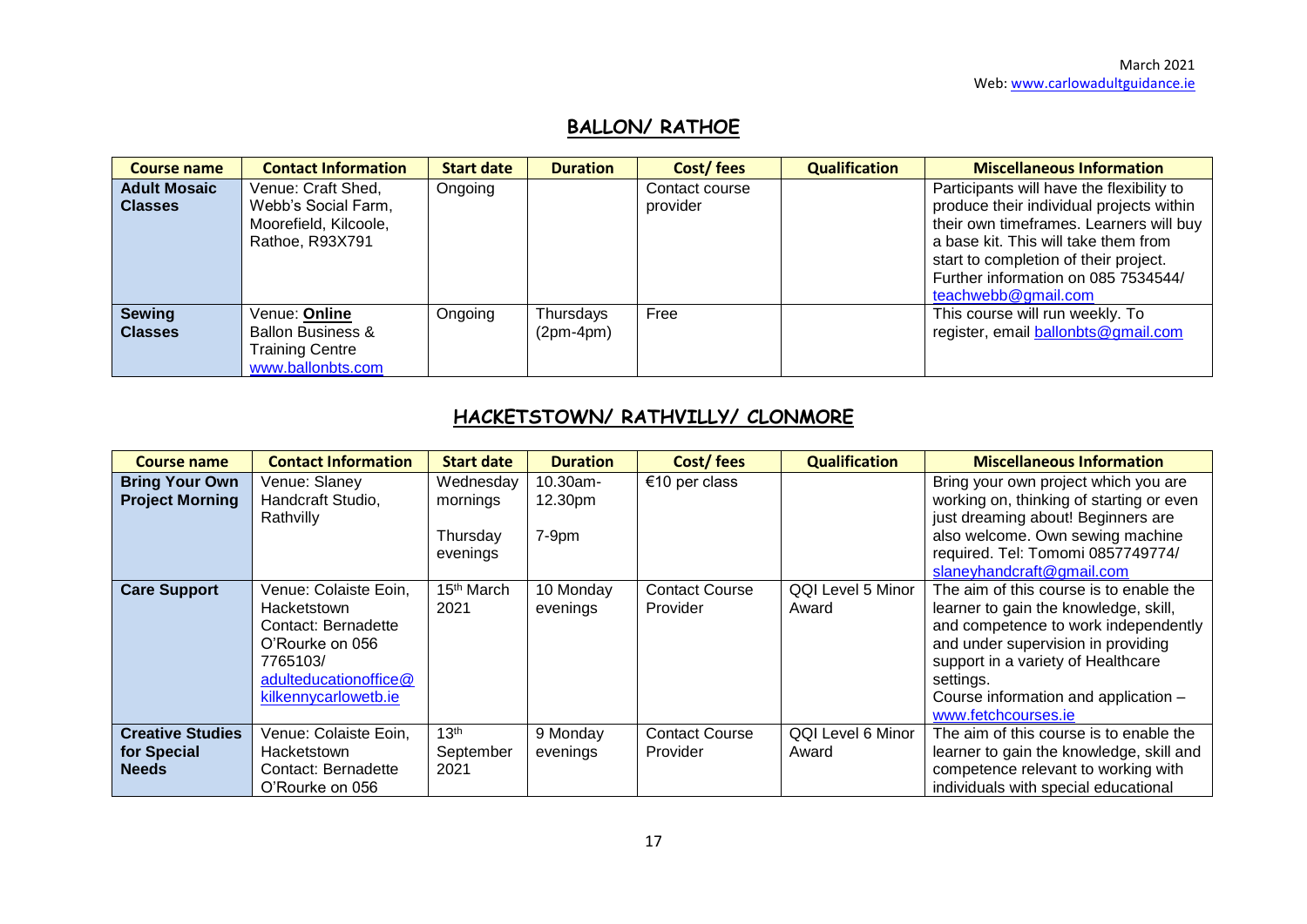| 7765103/              |  |  | needs while emphasising the          |
|-----------------------|--|--|--------------------------------------|
| adulteducationoffice@ |  |  | importance of creative studies from  |
| kilkennycarlowetb.ie  |  |  | both a theoretical and practical     |
|                       |  |  | perspective.                         |
|                       |  |  | Course information and application - |
|                       |  |  | www.fetchcourses.ie                  |

## **TULLOW- UPCOMING COURSES**

| Course name      | <b>Contact Information</b> | <b>Start date</b> | <b>Duration</b> | Cost/fees | <b>Qualification</b> | <b>Miscellaneous Information</b>         |
|------------------|----------------------------|-------------------|-----------------|-----------|----------------------|------------------------------------------|
| <b>Beginners</b> | Venue: Tullow Kayak        | April 2021        |                 |           |                      | Aim to re-start kayaking courses in      |
| Kayaking         | Club, Ballymurphy          |                   |                 |           |                      | April. Participants must be able to swim |
| <b>Course</b>    | Road, Tullow               |                   |                 |           |                      | at least 25 metres & thread water,       |
|                  |                            |                   |                 |           |                      | Keep an eye on their Facebook page-      |
|                  |                            |                   |                 |           |                      | www.facebook.com/tullow.kayakclub        |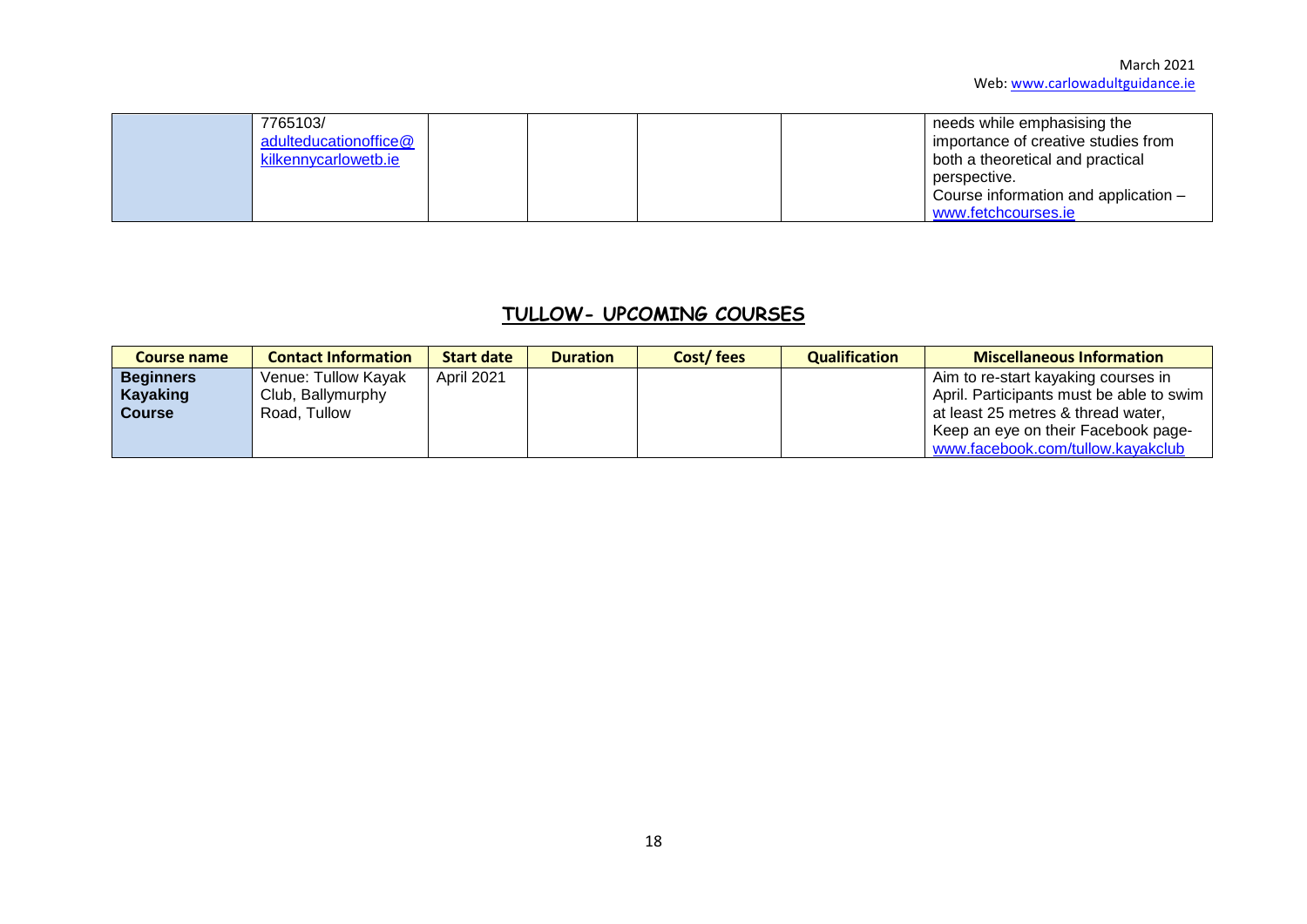#### **Carlow Social Prescribing Service**

Carlow Social Prescribing Service is a new free service in Carlow which works to reduce social isolation and increase health and wellbeing. They can help by providing information on social groups, exercise classes, relaxation sessions, volunteering opportunities, support services and much more all in your local area. For more information please contact Sinead on 086 4147511/ email: [socialprescribing@catherines.ie](mailto:socialprescribing@catherines.ie)

| <b>Course name</b>                                      | <b>Contact Information</b>                                                                               | <b>Start date</b> | <b>Duration</b> | Cost/fees | <b>Qualification</b> | <b>Miscellaneous Information</b>                                                                                                                                                                                                                                                                                                           |
|---------------------------------------------------------|----------------------------------------------------------------------------------------------------------|-------------------|-----------------|-----------|----------------------|--------------------------------------------------------------------------------------------------------------------------------------------------------------------------------------------------------------------------------------------------------------------------------------------------------------------------------------------|
| <b>Mindfulness</b><br><b>Sessions</b>                   | Venue: Online                                                                                            | Ongoing           |                 | Free      |                      | Guided mindfulness exercises<br>available on<br>http://www.freemindfulness.org/downl<br>oad                                                                                                                                                                                                                                                |
| <b>Daily</b><br><b>Meditation</b><br><b>Sessions</b>    | Venue: <b>Online</b><br>Tel: 086 1746330<br>Email:<br>recoverycollegesoutheast<br>@gmail.com             | Daily at<br>10am  |                 | Free      |                      | Daily mediation session on the<br>Recovery College South East<br>Facebook page -<br>www.facebook.com/RecoveryCollegeS<br>outhEast                                                                                                                                                                                                          |
| <b>Self-Directed</b><br><b>Life Skills</b><br>Programme | Venue: <b>Online</b><br>Aware<br>1800804848<br>supportmail@aware.ie<br>Web: www.aware.ie                 | Ongoing           |                 | Free      |                      | <b>Content</b><br>Space from Stress<br>Space for Sleep<br>Space for Resilience<br>Space from Covid-19<br>Each programme consists of individual<br>modules to complete, in your own<br>time. This programme may also be<br>helpful to work through while you wait<br>for the next Life Skills online<br>programme to open for registration. |
| <b>Wellness</b><br><b>Workshops</b>                     | Venue: Online<br>Suicide or Survive<br>LoCall 1890 577 577 or<br>01 272 2158<br>info@suicideorsurvive.ie | Ongoing           |                 | Free      |                      | <b>Workshops</b><br><b>Wellness Workshop</b><br>YouMatter Workshop<br>These workshops have been<br>developed from listening to people's<br>experiences and what has helped them                                                                                                                                                            |

### **Wellness & Mental Health Courses/ Workshops**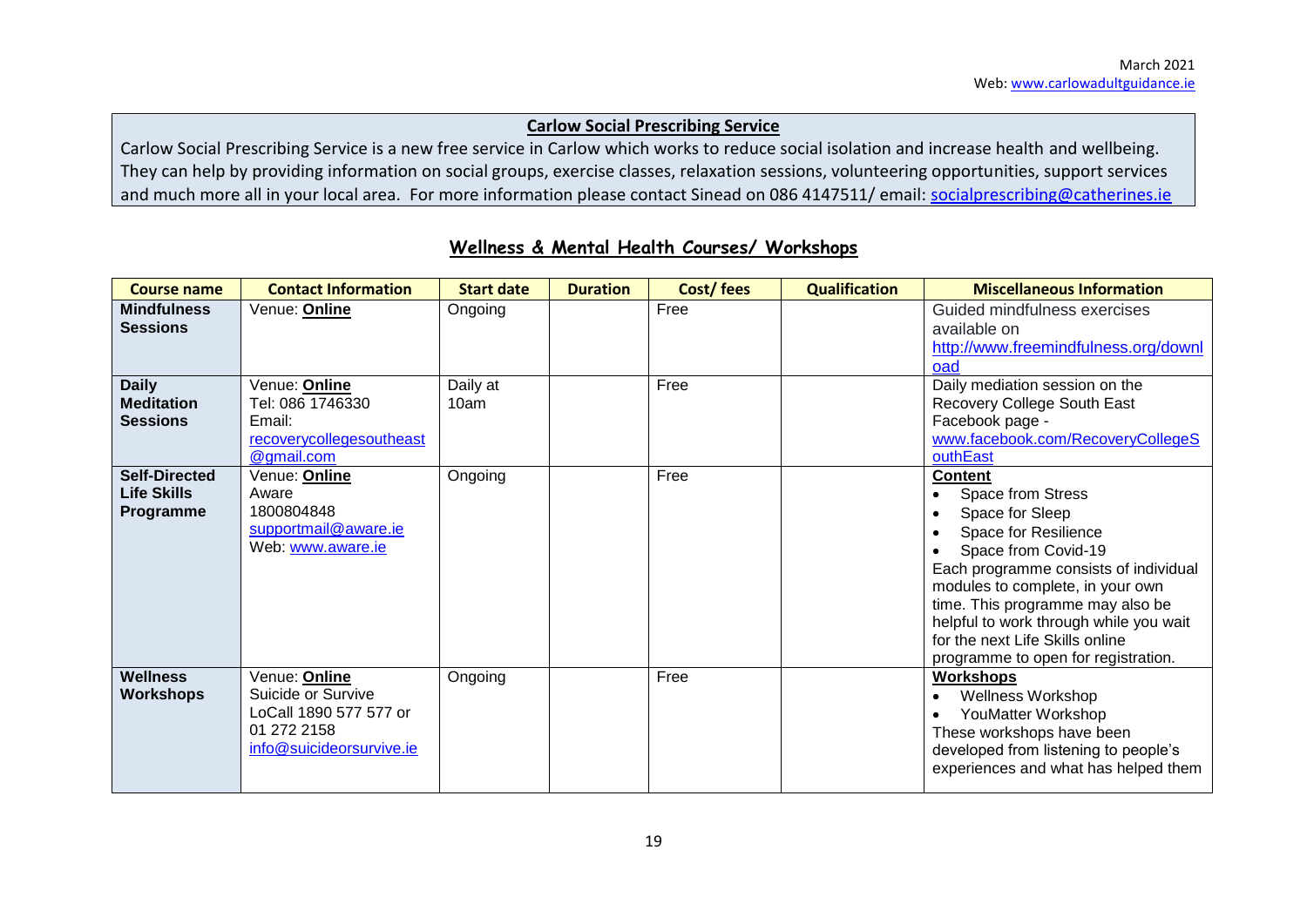|                                                                     |                                                                                                                                        |                                |                     |      | when their mental health has taken a<br>dip. Website: https://suicideorsurvive.ie                                                                                                                                                                                                                                                                                                                                                                                                                                                                                                                                                                                                         |
|---------------------------------------------------------------------|----------------------------------------------------------------------------------------------------------------------------------------|--------------------------------|---------------------|------|-------------------------------------------------------------------------------------------------------------------------------------------------------------------------------------------------------------------------------------------------------------------------------------------------------------------------------------------------------------------------------------------------------------------------------------------------------------------------------------------------------------------------------------------------------------------------------------------------------------------------------------------------------------------------------------------|
| 21 Day<br><b>Walking</b><br>Challenge                               | Organised by Get Ireland<br>Walking<br>Tel: (01) 6251109<br>E:<br>info@getirelandwalking.ie<br>www.getirelandwalking.ie                | Ongoing                        |                     | Free | Aim to walk for at least 30 minutes<br>each day. You don't have to do it all at<br>once you can build up to 30 minutes or<br>more by being active for at least 10<br>minutes in the early days. Just keep<br>increasing the length of your walk, and<br>watch the minutes add up. You can<br>download a record card on the website.                                                                                                                                                                                                                                                                                                                                                       |
| <b>5 KM</b><br><b>Beginners</b><br><b>Running</b><br>Programme      | <b>Organised by Athletics</b><br>Ireland. Programme plan<br>available at<br>www.athleticsireland.ie                                    | Ongoing                        | 8-week<br>programme | Free | This programme is only a suggestion<br>and should be adapted to suit your<br>work and home life and the days of the<br>week that is most convenient for you to<br>exercise. Happy Running!                                                                                                                                                                                                                                                                                                                                                                                                                                                                                                |
| <b>Recovery</b><br><b>College South</b><br>East<br><b>Workshops</b> | Venue: Online<br>Tel: 086 1746330<br>Email:<br>recoverycollegesoutheast<br>@gmail.com<br>Web:<br>www.recoverycollegesout<br>heast.com/ | $March -$<br>June<br>Workshops | Varies              | Free | Courses at the Recovery College are<br>for everyone.<br><b>March Workshops</b><br>1 <sup>st</sup> – Hearing Voices<br>$3rd$ – Making the most of my<br>appointments with service<br>providers<br>3rd - Understanding Co-<br>dependency within families<br>5 <sup>th</sup> - Let's Talk Social Media and<br>Wellbeing<br>$8th$ – Understanding and Living with<br>Paranoia<br>$8th$ – Assertiveness<br>10 <sup>th</sup> – Communication Skills for<br>Families<br>15 <sup>th</sup> – Understanding and Living<br>with Psychosis<br>22 <sup>nd</sup> - Self Belief<br>23rd - Good Stress/ Bad Stress<br>24th - Lunchtime Wellbeing<br>31 <sup>st</sup> – Families: Forgiveness &<br>Healing |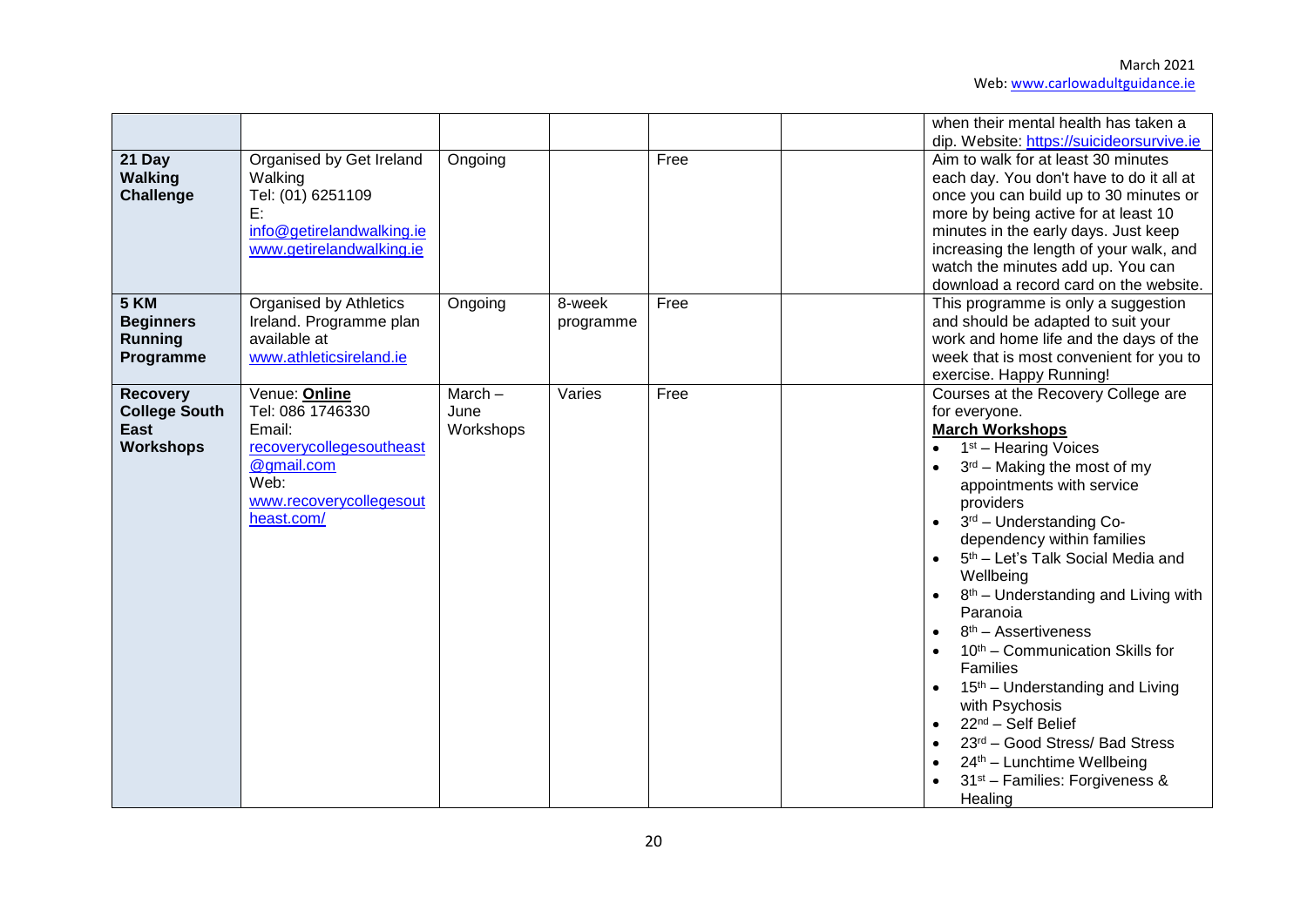|                                 |                                                                                                                                                                                       |                                           |                                                                          |      | <b>April Workshops</b><br>12th - Building my Self- Confidence<br>13 <sup>th</sup> – Co-production: Working<br>Together<br>13 <sup>th</sup> – Understanding and Managing<br>Anxiety<br>14 <sup>th</sup> - Understanding Medication<br>14 <sup>th</sup> – Families and Recovery models<br>16 <sup>th</sup> – Understanding and Managing<br>Depression<br>27th - Personal Narratives<br>28th - Mental Health and Family Caring<br>Programme<br>28 <sup>th</sup> - Lunchtime Wellbeing<br><b>May Workshops</b><br>3rd - Understanding and Living with<br>Bipolar<br>10 <sup>th</sup> – Understanding and Managing<br><b>Stress</b><br>10 <sup>th</sup> – Talking and Listening: It Works<br>Both Ways<br>18th - Practical Facilitation Skills<br>19th - Understanding Loss and<br>Bereavement<br>26th - Lunchtime Wellbeing<br>June Workshops |
|---------------------------------|---------------------------------------------------------------------------------------------------------------------------------------------------------------------------------------|-------------------------------------------|--------------------------------------------------------------------------|------|-------------------------------------------------------------------------------------------------------------------------------------------------------------------------------------------------------------------------------------------------------------------------------------------------------------------------------------------------------------------------------------------------------------------------------------------------------------------------------------------------------------------------------------------------------------------------------------------------------------------------------------------------------------------------------------------------------------------------------------------------------------------------------------------------------------------------------------------|
|                                 |                                                                                                                                                                                       |                                           |                                                                          |      | $2nd$ June – Understanding and<br>Managing Anger<br>30th June - Lunchtime Wellbeing                                                                                                                                                                                                                                                                                                                                                                                                                                                                                                                                                                                                                                                                                                                                                       |
| <b>Living Well</b><br>Programme | Venue: Online<br>Provided by the HSE<br>For bookings or enquiries<br>email:<br>selfmanagementsupports<br>sech@hse.ie<br>or call Catriona on 087<br>2939881 or Ciara on 087<br>4088325 | 31 <sup>st</sup> March<br>2021<br>onwards | 6-week<br>programme<br>(2 <sup>1</sup> / <sub>2</sub> hours<br>per week) | Free | Living Well is a free Self-Management<br>programme for adults living with long-<br>term health conditions.<br>Dates:<br>• $31^{st}$ Mach $-12^{th}$ May<br>9 <sup>th</sup> April - 21 <sup>st</sup> May<br>$\bullet$<br>10 <sup>th</sup> April - 22 <sup>nd</sup> May<br>Website: www.hse.ie/LivingWell                                                                                                                                                                                                                                                                                                                                                                                                                                                                                                                                   |